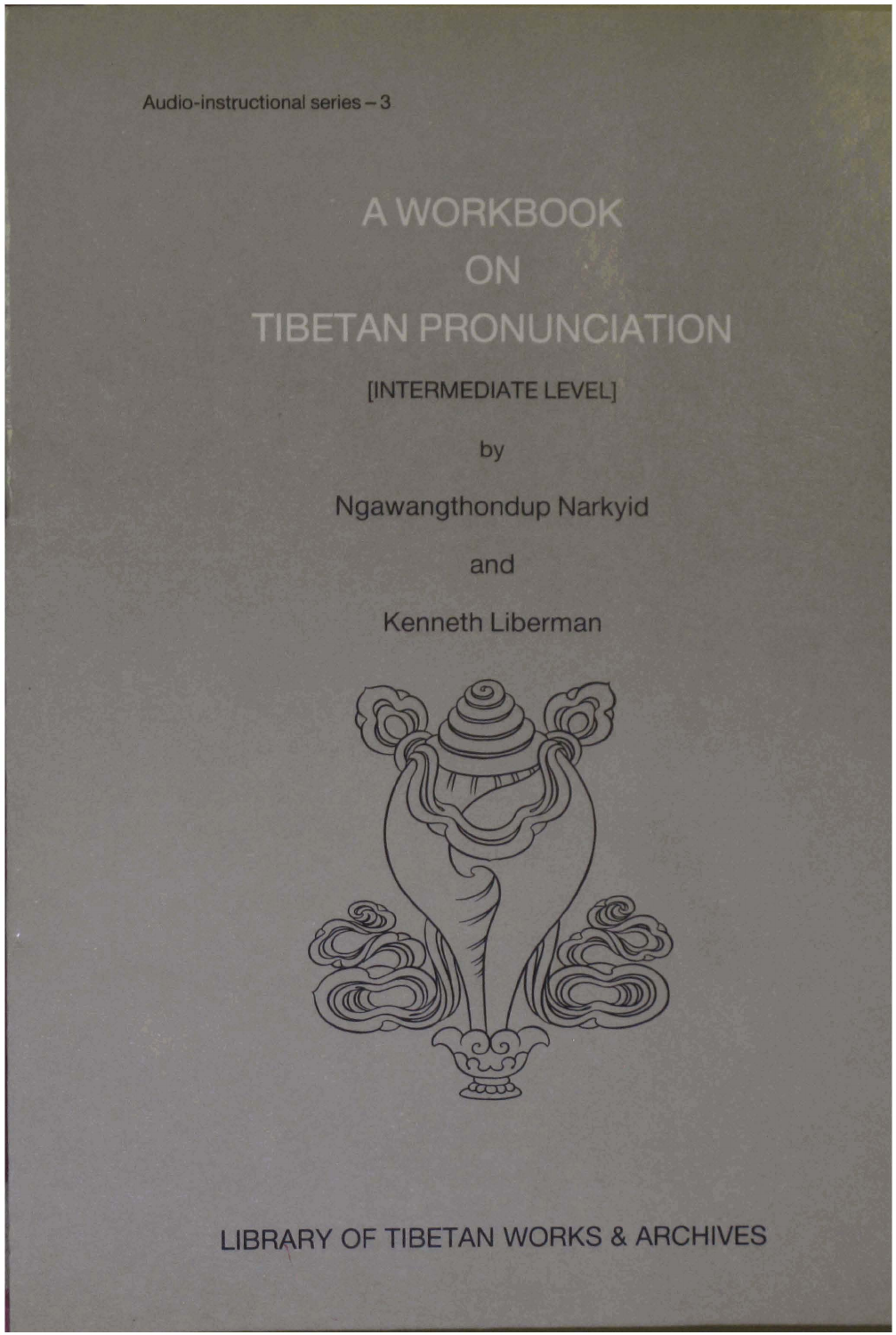# A WORKBOOK ON TIBETAN PRONUNCIATION

[INTERMEDIATE LEVEL]

**by** 

Ngawangthondup Narkyid

and

Kenneth Liberman

LIBRARY OF TIBETAN WORKS & ARCHIVES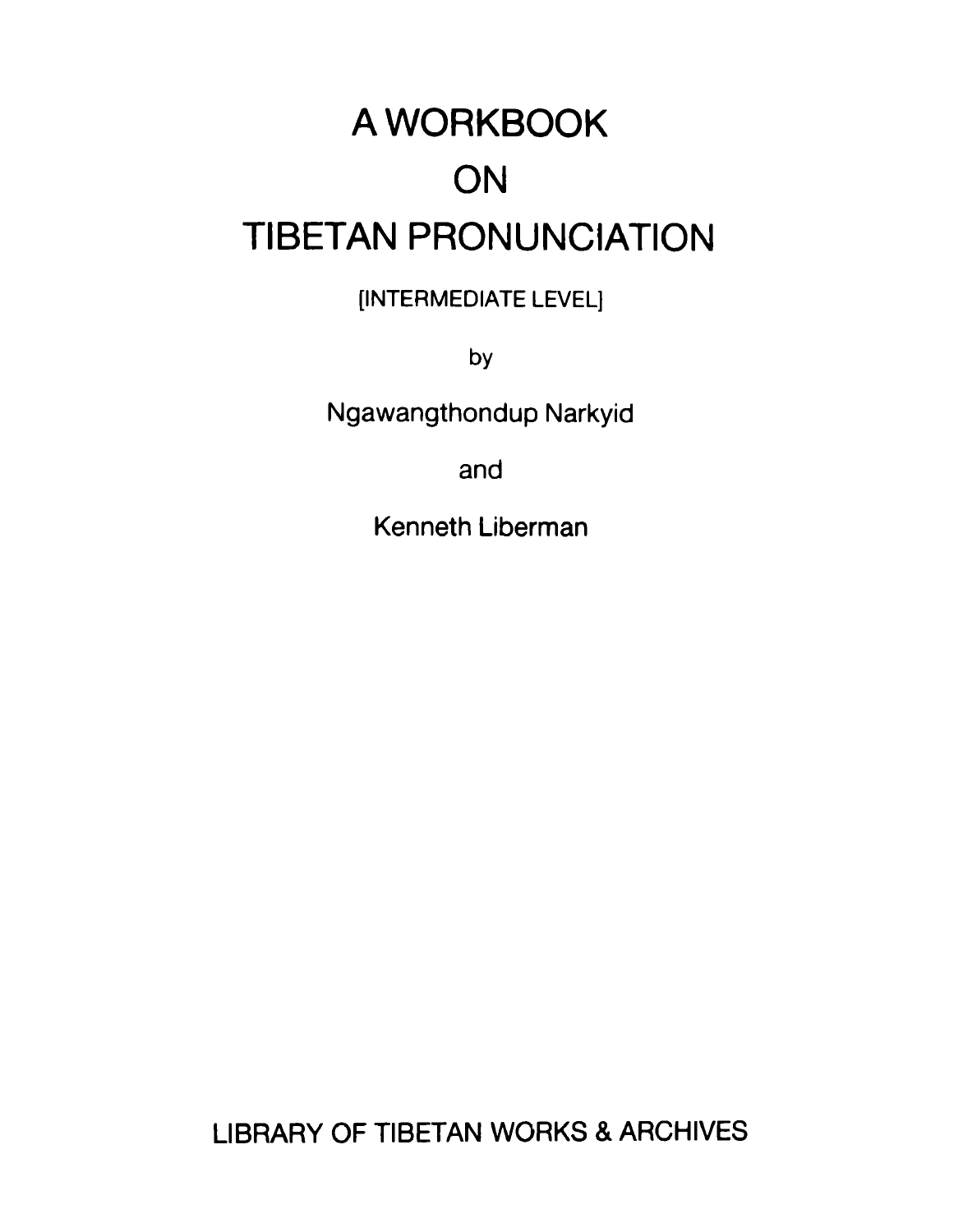O **1988 Library of Tibetan Works** & **Archives (LTWA) This Edition 1997** 

**No portion of this book may be reproduced in any form without the prior permission of the publisher.** 

**ISBN 81 -85 102-68-6** 

**Published by the Library of Tibetan Works &Archives, Dharamshala** & **printed at lndraprastha Press (CBT), 4 Bahadur Shah Zafar Marg, New Delhi-2.**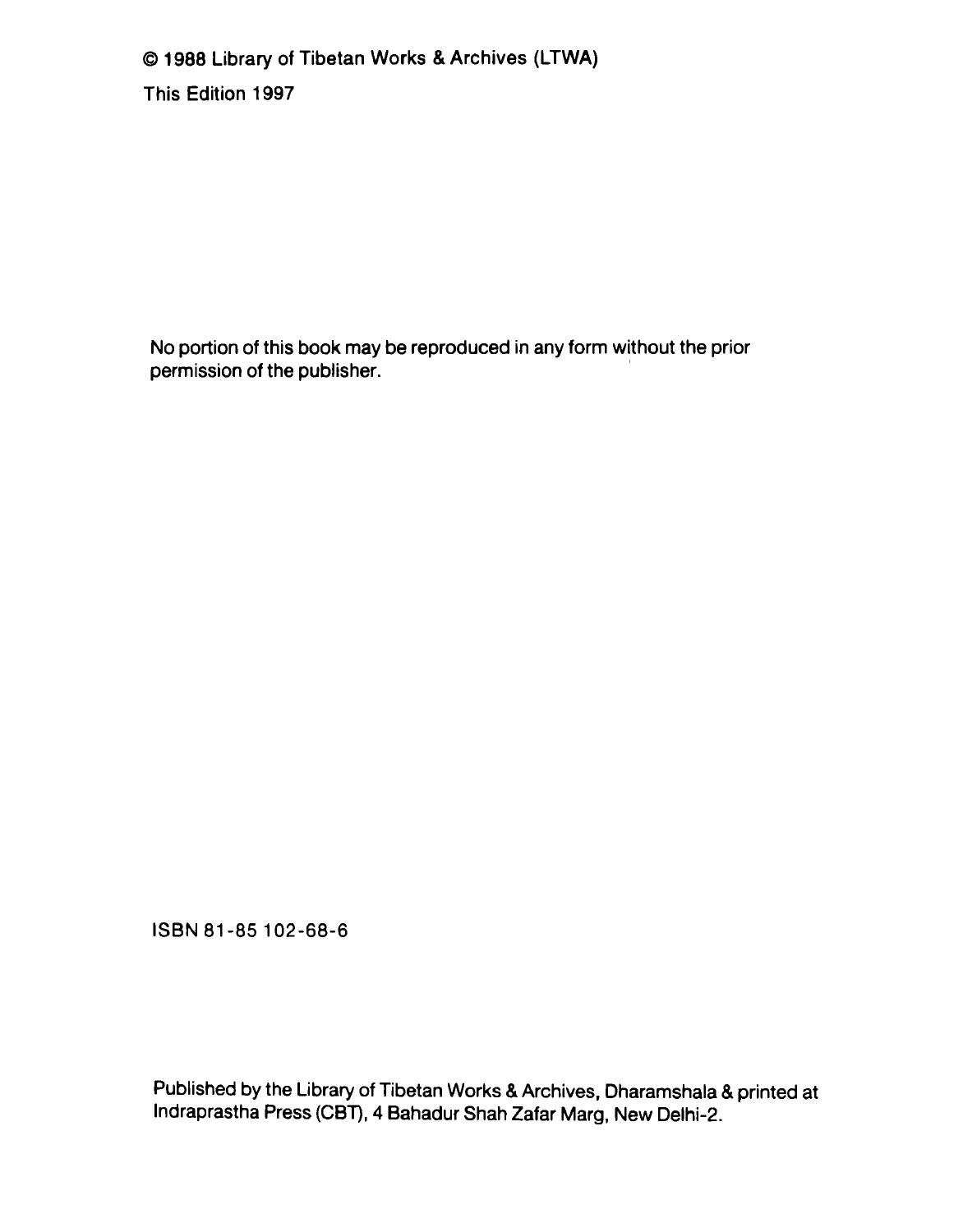#### **Foreword**

**This small book of Tibetan conversational drills has been compiled from the materials of an intensive class in the central Tibetan dialect, organized in 1985 by Prof. Kenneth Liberman in Eugene, Oregon, U.S.A.. This class was taught daily for three weeks to a group of sixteen enthusiastic students.** 

**Although my name appears on the book, in fact it was Prof. Liberman who was responsible for compiling it, giving up his precious time during 1986 to do so. Working with a wish to benefit others and without regard for his time, he has accomplished his intention. I feel that I and other Tibetans can learn**  something from his approach.

**This work is an attempt to facilitate the language learning process of students trying to cope with a foreign language and relies upon a scientific approach to language learning.** 

**Ngawangthondup Narkyid Thekchen Choeling McLeod Ganj, District Kangra Dharamsala (H.P.) 176219 India**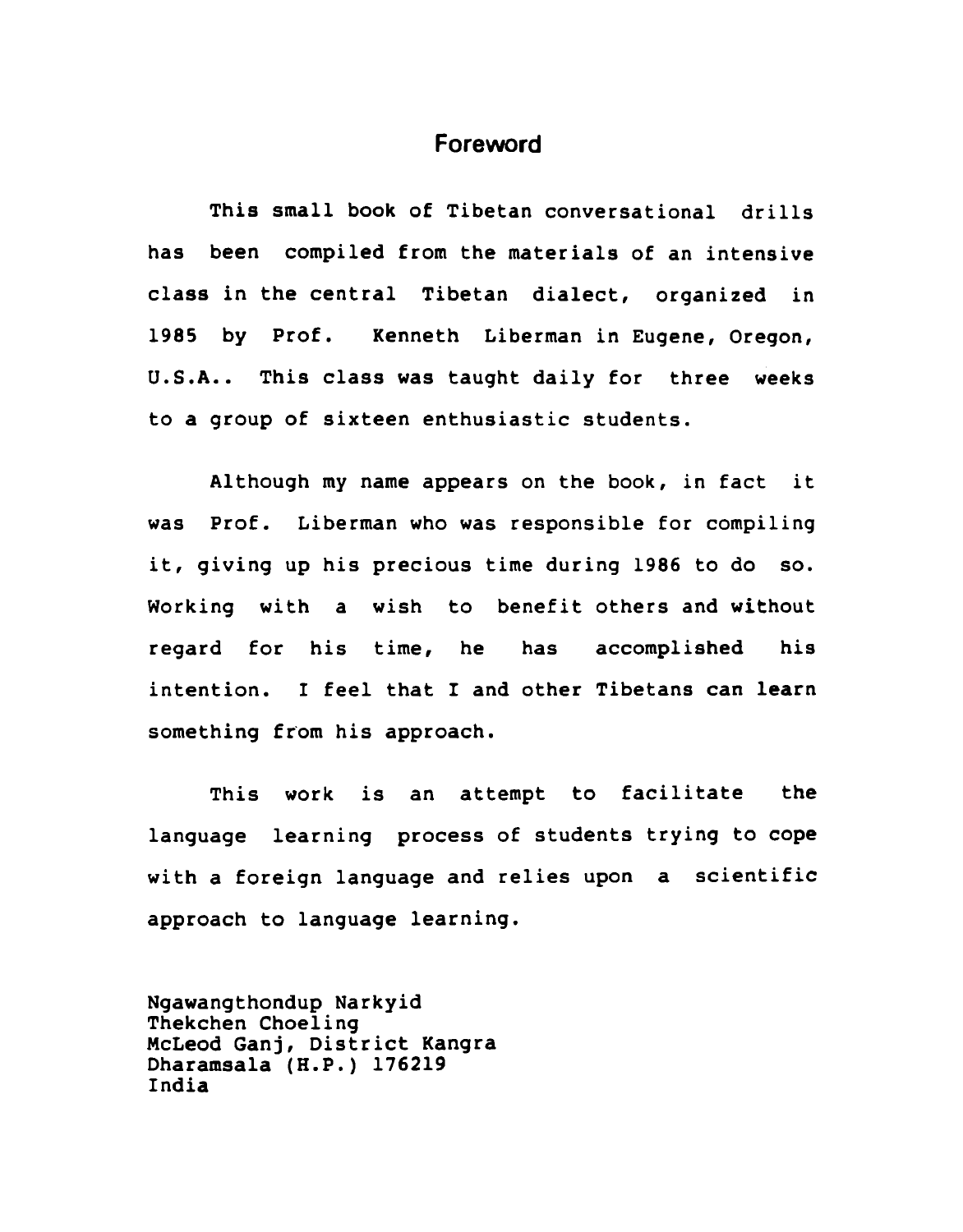**The intensive course in conversational Tibetan given by Ngawangthondup Narkyid in Eugene during the summer of 1985 contained a wealth of information about how to hear spoken Tibetan and presents information that is not available in most Tibetan language textbooks. Students are referred to Ngawangthondup Narkyid's** *Three* **Study** *Tools* **(third edition), published by the Library of Tibetan Works and Archives in Dharamsala, India, which may be used as a companion volume.** 

**This workbook provides extensive aural drill for the purpose of training the student's ear to recognize standard Tibetan pronunciation. For this reason, one must use the book along with its accompanying tape, recorded by Ngawangthondup Narkyid at the University of Oregon.** 

**Kenneth Liberman Department of Sociology University of Oregon Eugene, Oregon 97403 U.S.A.**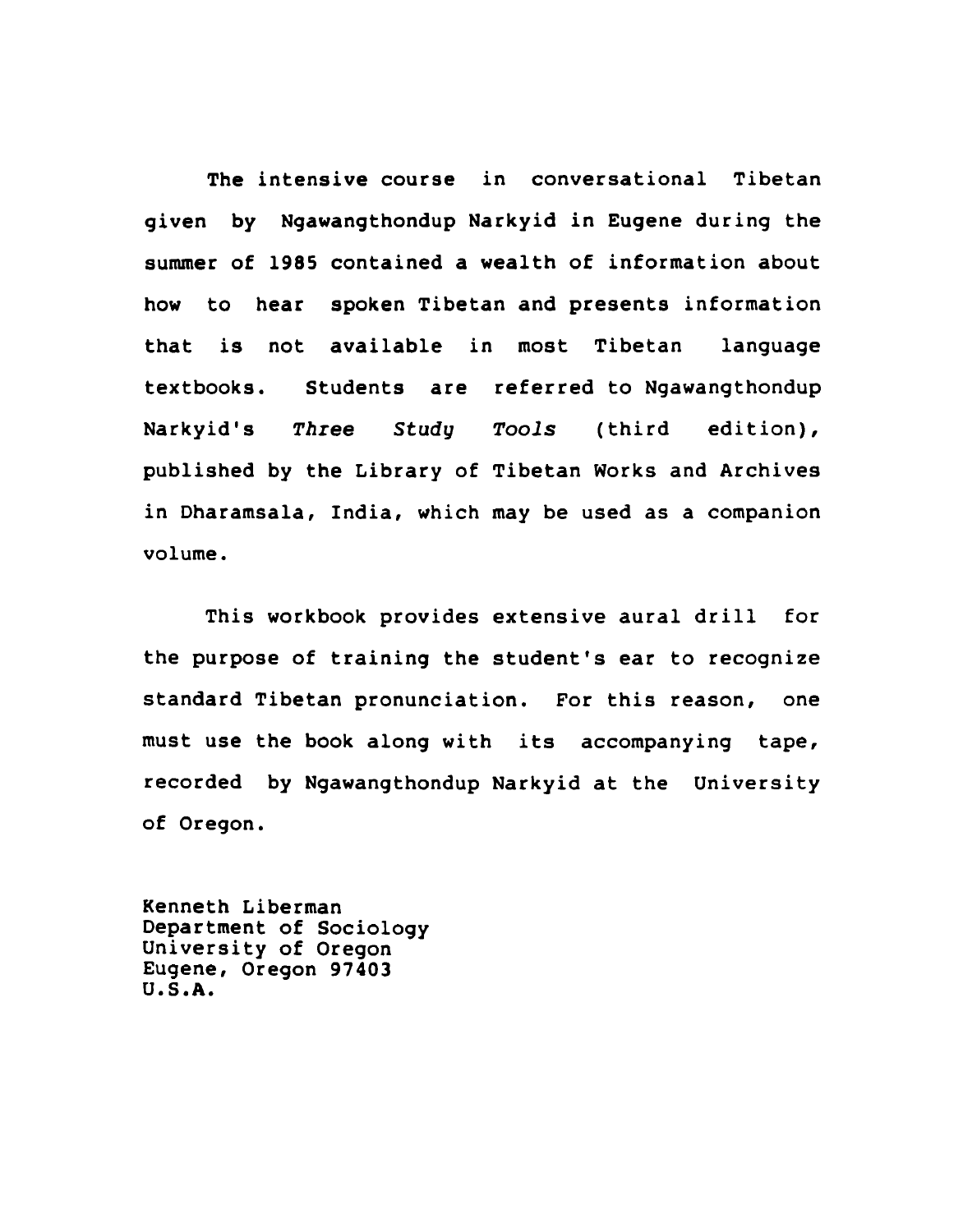#### **A Workbook On Tibetan Pronunciation [Intermediate Level]**

Many speakers of European languages have a difficult time pronuncing Tibetan words correctly. Their principal problems lie in employing correct pitch [tone] and aspiration. These difficulties with pitch and aspiration also affect their ability to listen accurately. This brief workbook is designed to exercise the student's ears and to provide some practice in developing better pronunciation.

**A** frequent complaint of the Western student is that the spelling of Tibetan words is unreasonably difficult, yet accuracy in recognizing and producing correct pitch and aspiration provides information about correct spellings. Because pitch and aspiration are dictated by the Tibetan spelling, accurate recognition of pitch and aspiration allows one to infer the existence of pre-scripts [ $\leq a \leq q'$ ] or super-scripts [ q $\leq q'$  and hence assists one in grasping the correct meaning of the word being spoken. Many of the difficulties students have with listening, spelling and being properly understood can be alleviated through practice and drill in pronunciation.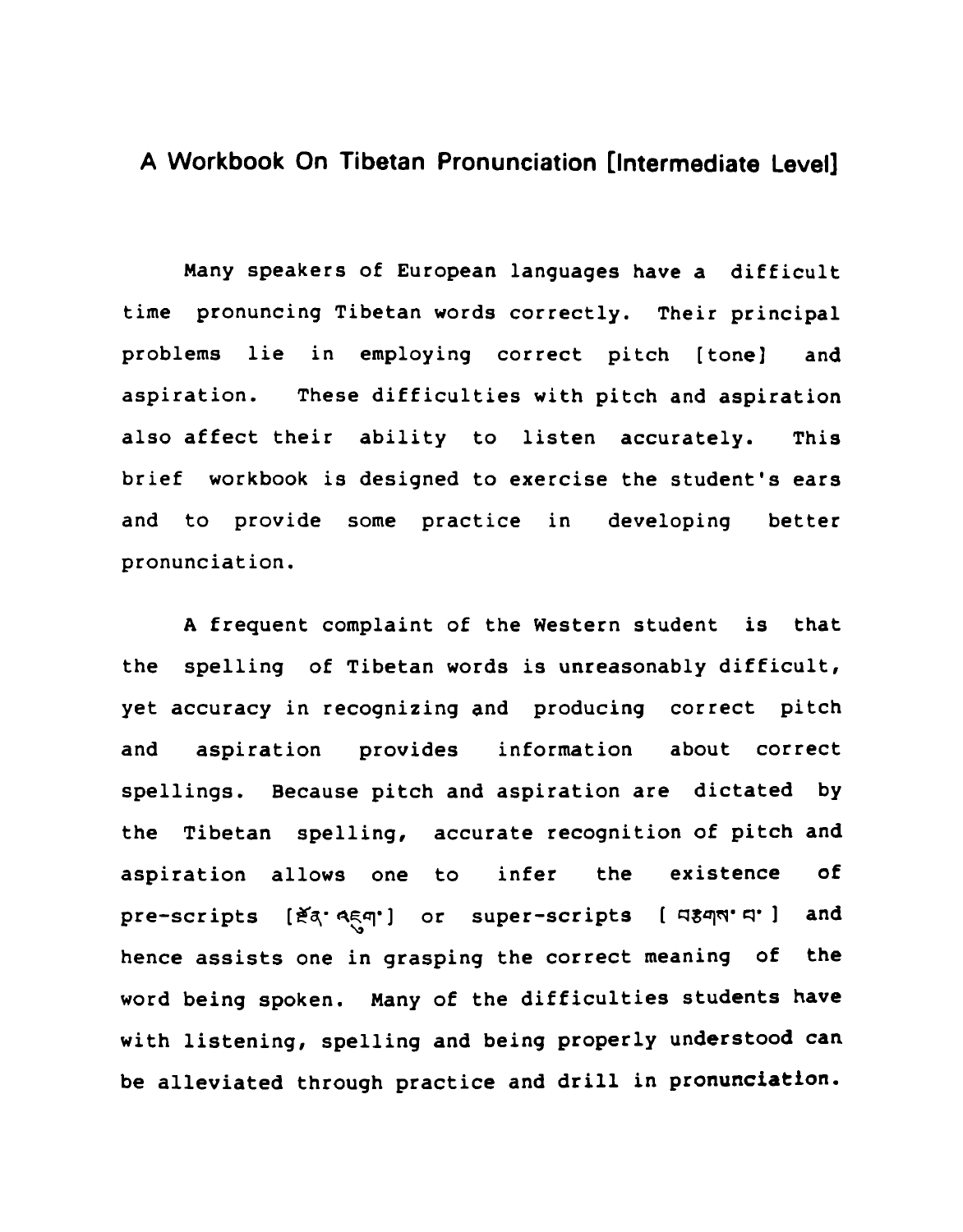#### **1. Pitch and Aspiration**

**A** word in Tibetan has either a high pitch or a low pitch and is either aspiration [voiceless] or unaspirated [voiced]. Unless a preceding syllable overrules the pitch or voice of a word, its pitch and aspiration are dictated by the principal or base letter of the word. The thirty consonants of the Tibetan language may be divided into four basic groups: high pitch/unaspirated, high pitch/aspirated, low pitch/unaspirated, and low pitch/unaspirated:

Guide **to Pitch** and Aspiration

| I                      | $\prod$                | III                    | IV                   |
|------------------------|------------------------|------------------------|----------------------|
| ጣ`                     | $\mathbf{F}^\bullet$   | न'                     | $\mathsf{F}^\bullet$ |
| $\delta$ .             | $\pmb{\Phi}^\bullet$   | $\mathbf{g}^{\bullet}$ | 9.                   |
| $\mathbf{h}^\bullet$   | $\mathbf{a}$           | $5^{\circ}$            | ₫.                   |
| $\mathbf{q}^{\bullet}$ | $\mathbf{z}$           | $\mathbf{p}$           | ন্স*                 |
| $5^{\circ}$            | <b>క</b> •             | $\mathbf{F}^{\bullet}$ | $\mathbf{u}^\bullet$ |
|                        | $\mathbf{H}^{\bullet}$ | ٩٠                     | <b>べ</b>             |
|                        | N°                     | $\Xi^\bullet$          | $\mathsf{a}^\bullet$ |
| $\mathcal{U}.$         | ๆ•                     | $\mathsf{R}^{\bullet}$ | $\mathbf{a}$         |
| High Pitch/            | High Pitch/            | Low Pitch/             | Low Pitch/           |
| Unaspirated            | Aspirated              | Aspirated              | Unaspirated          |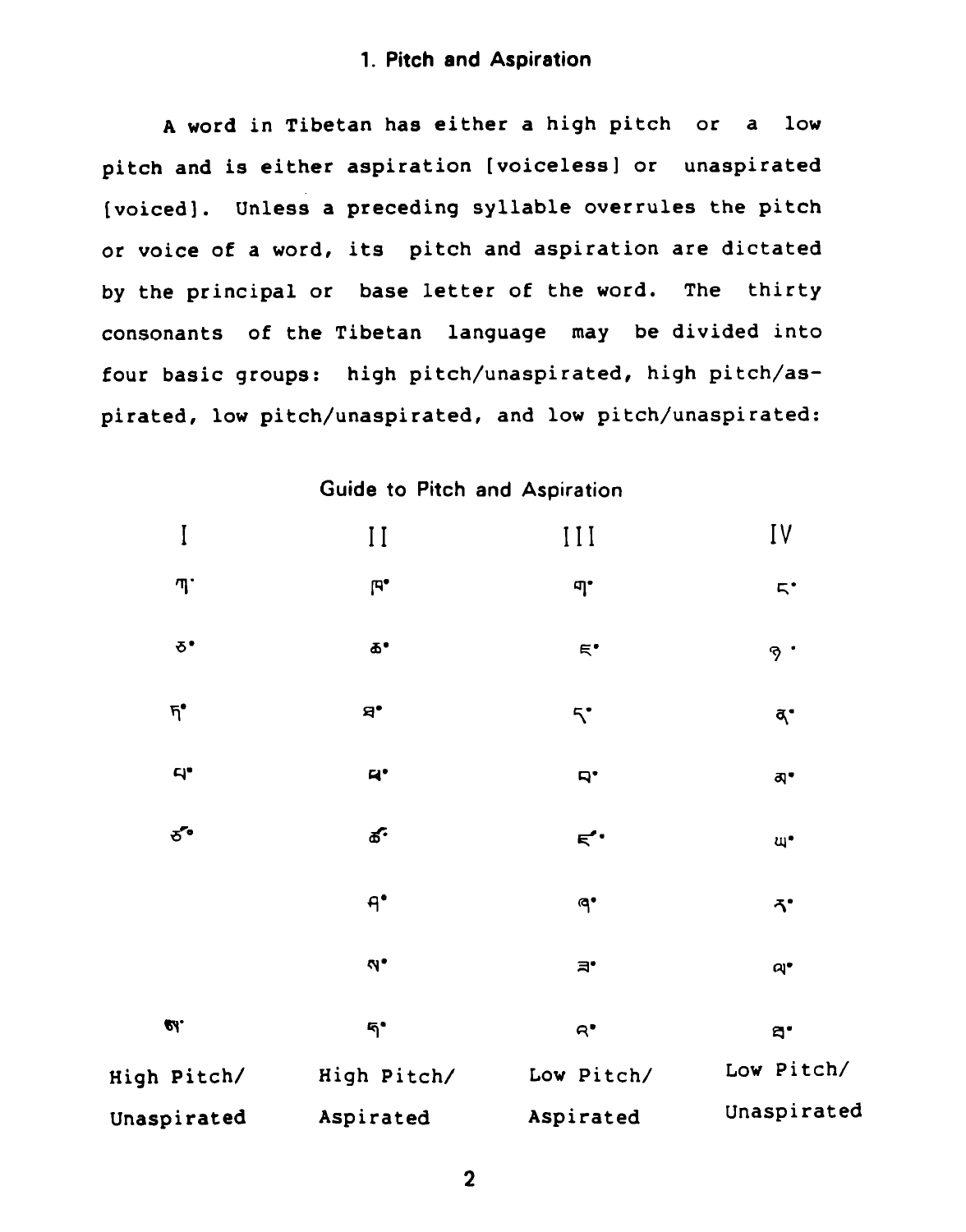**Exercise 1.** Pronounce each consonant correctly, following **the tape. Each consonant will be read in turn, first down each column and then across the columns.** 

#### **2. Aspiration**

**The letters in columns I and IV have no aspiration. The letters in columns I1 and I11 are aspirated. It is helpful, when checking one's aspiration, to employ the corner of a piece of lightweight paper. Hold a corner of the paper up to your mouth: when a word with aspiration [voiceless] is uttered, the paper should move visibly; when the word is not aspirated, the paper should remain unmoved.** 

**Exercise 2. Practice the aspiration and lack of aspiration in these sentences. Repeat the sentence in the**  interval provided on the tape. [An "a" signifies **aspiration and an** *"8"* **signifies that the word is unaspirated.1** 

- 1. 5° pr<sup>3</sup> m 3° pr<sub>3</sub>q I **am thirsty.**
- $Y_{\text{OU}}$  were able to lift the chair. 2. **क्षे<sup>र</sup> रद पोष मृत नुन बर्बुना पेंद** ।<br>a *ø* a

3. **ห้ญ\*คลิคิ๊\*ผิ๊\* สัจ\* รฺ๚ฺ ๚ฺธฺสฺ ๚ฺธฺสฺ + ผิฺญ\* สัธ | He certainly knew the meaning of a B** 

 $\overline{\mathbf{3}}$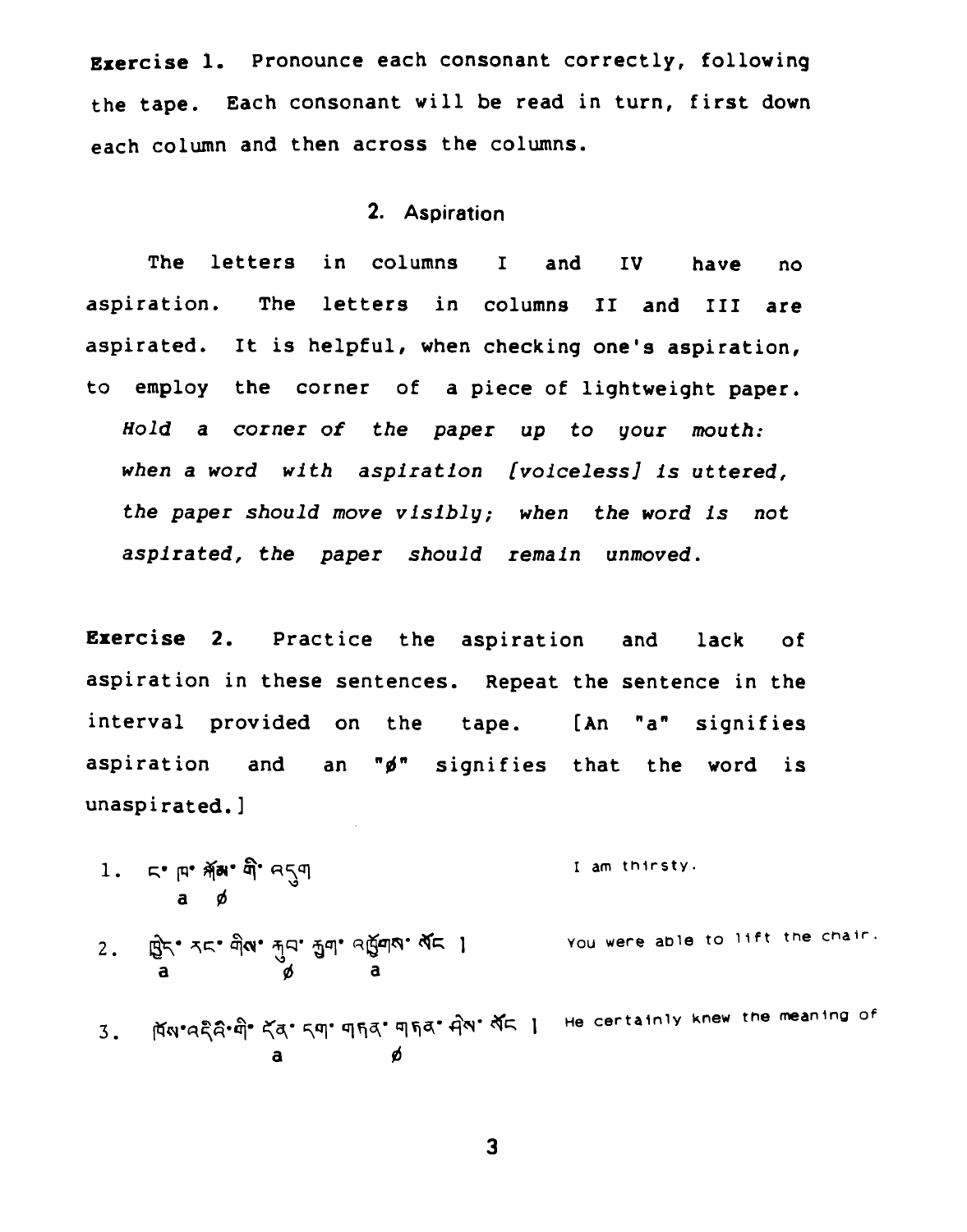4. Act - 이제 수 속에 속 다 해 이야기 위해 여행에 있다. He cleaned them all.<br>a p

- $5.$   $\overline{M}$ <br/> $\overline{\phi}$  and  $\overline{\phi}$  and  $\overline{\phi}$ Has he boiled the water?
- $6.$   $\frac{3}{9}$   $\frac{3}{9}$   $\frac{3}{9}$   $\frac{3}{9}$   $\frac{3}{9}$   $\frac{3}{9}$   $\frac{3}{9}$   $\frac{3}{9}$   $\frac{3}{9}$   $\frac{3}{9}$   $\frac{3}{9}$   $\frac{3}{9}$   $\frac{3}{9}$   $\frac{3}{9}$   $\frac{3}{9}$   $\frac{3}{9}$   $\frac{3}{9}$   $\frac{3}{9}$   $\frac{3}{9}$   $\frac{3}{9}$   $\frac{3}{9}$   $\frac{3}{$ Is there boiled water?
- $7.$ He boiled the water
- ह• வ• நிக• நிக• புந்துல• தல• துத்த• தீதுல• தக்கர் அதிக• ) Please send the horse with the  $8<sub>z</sub>$  $\phi$   $\phi$   $\phi$   $\phi$   $\phi$ hanging bell.
- 9. 5'  $\hat{p}$ 5'  $\hat{p}$ 5'  $\hat{q}$ 5'  $\alpha$ 9'  $\alpha$ 5'  $\alpha$ <sub>1</sub> If I don't come after the bell rings.  $\phi$   $\phi$   $\phi$ 
	- a a mp = please knock on (my) door.  $\phi$   $\phi$   $\phi$
- 10. 5미 접미 허리 여러 여러 이 S/ne needs to wear thick clothes.<br>a a a

ตั้ง ธุง จิ๋ง ธุง จิ๋ง จิ๋ง จิ๋ง [ วิ๋ง จิ๋ง ] OM TARE TUTTARE TURE SVAHA<br>ต่อ ต่อ ต่ 11.

Similarly, consonants from columns one thru four with sub-scripted letters [ an'akqn' ], e.g., w and u, retain their column's pitch and aspiration. Use a corner of the paper, as explained above.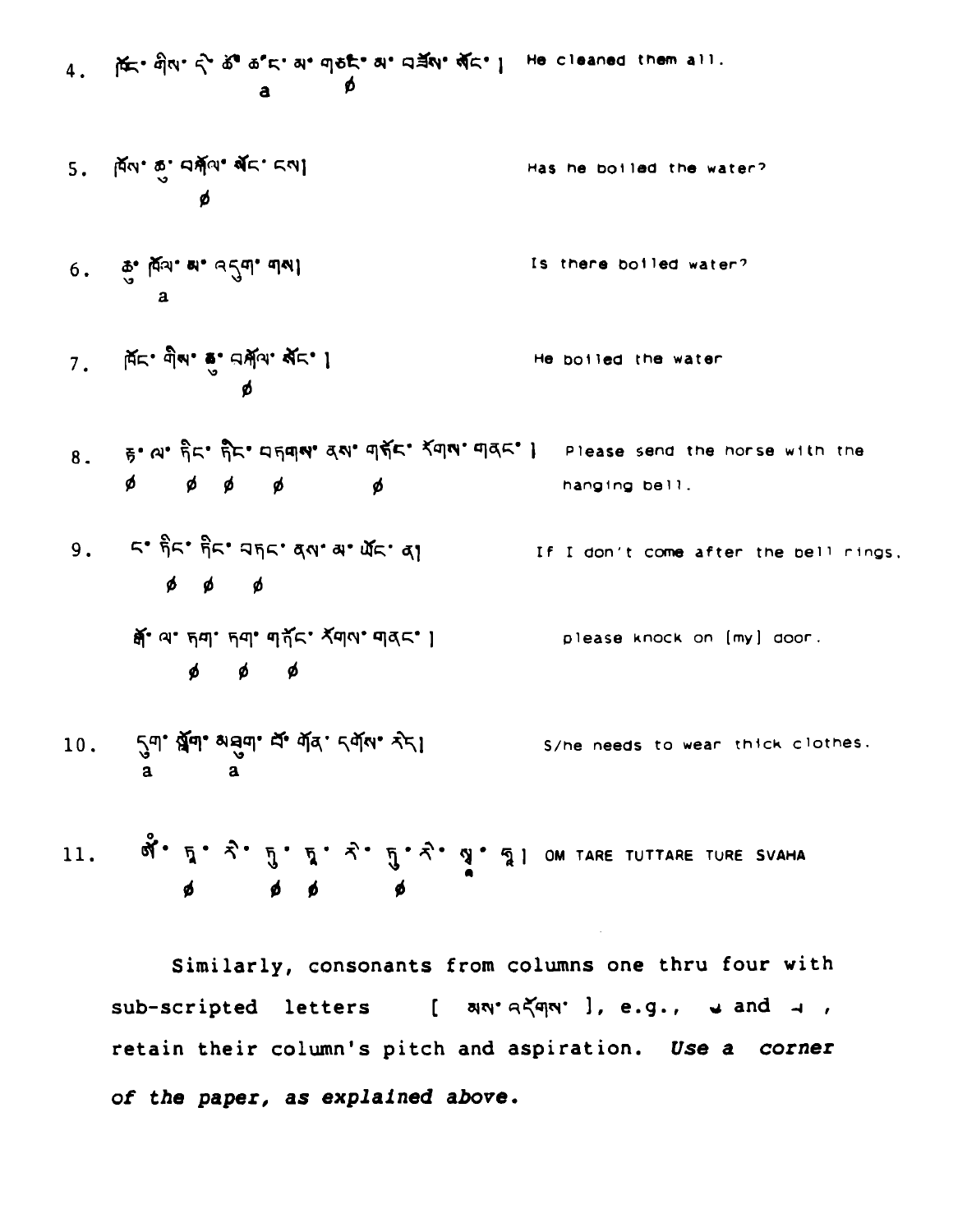Exercise 3. Practice the aspiration in these sentences.

| 1. $54^\circ$ 84° $4^\circ$ 984° $4\frac{5}{4}\frac{7}{4}$ ° $85^\circ$ °                      | 1 received a shock! |
|------------------------------------------------------------------------------------------------|---------------------|
| 2. $54^\circ$ 48° $\frac{2}{3}$ ° $4^\circ$ 4° $\frac{3}{4}$ ° $\frac{3}{4}$ ° $\frac{3}{4}$ ° | 1′11 do it later.   |
| 4. $4^\circ$ 4° $\frac{2}{3}$ ° $\frac{2}{3}$ ° $\frac{2}{3}$ ° $\frac{2}{3}$ °                | 1′11 do it later.   |

When  $\rightarrow$  is subjoined to the consonants in columns one and two, the following columns result:

| J.           | $\mathbf{p}$ |
|--------------|--------------|
| 5 T          | ag.          |
| ьđ.          | ዓይ<br>የ      |
| ă.           | <u>ម្</u>    |
| JÃ.          | $\mathbf{A}$ |
| ì,           | ud.          |
| $\mathbf{B}$ | B,           |
| -15          |              |
| 5.           |              |
| ₹.           |              |

Exercise 4. Repeat these sounds after the tape.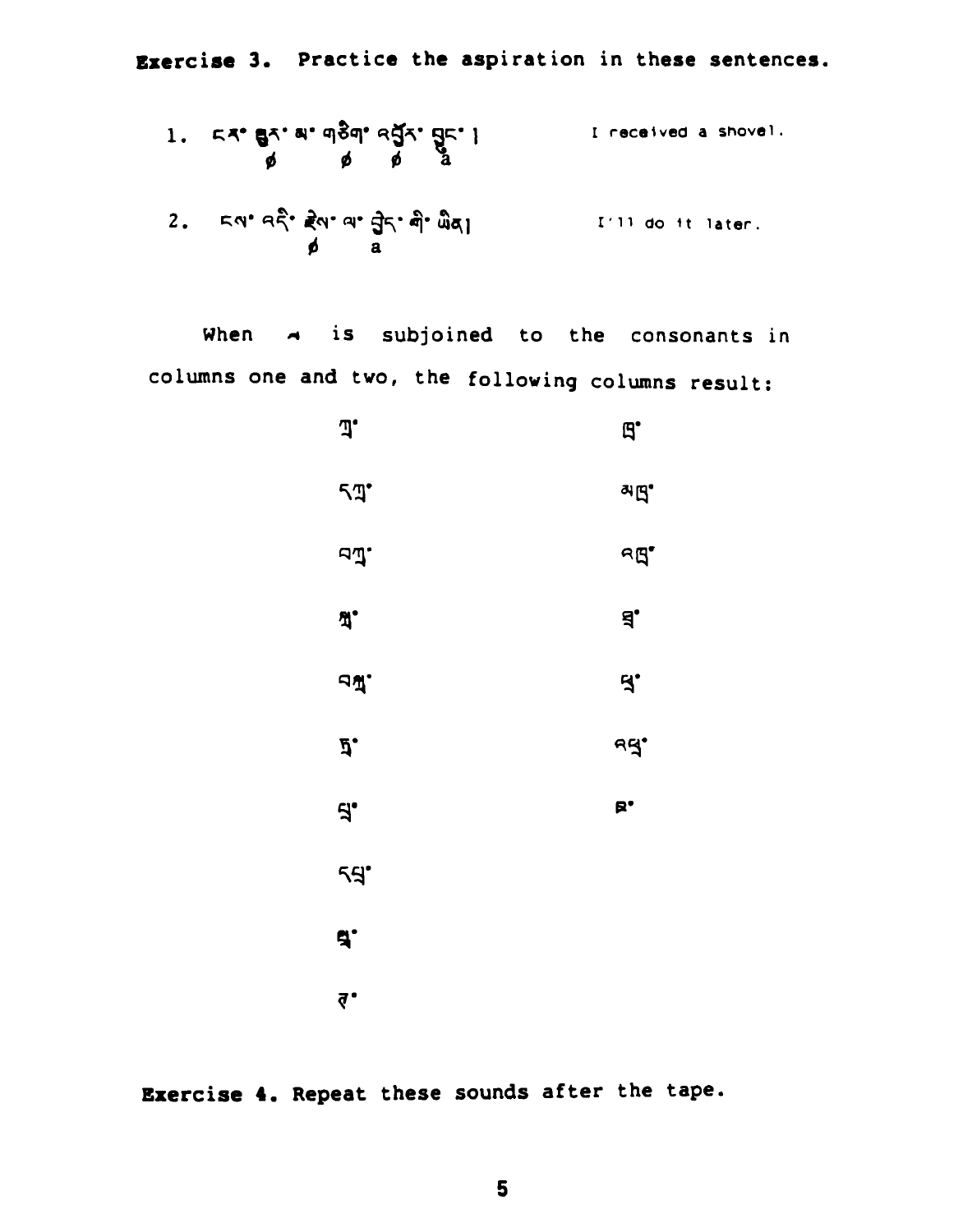**Exercise 5. Practice the aspiration and lack of aspiration in these sentences. Pronounce the sentence correctly in the interval provided on the tape.** 

- $1.$   $59.5$   $35.9$   $4.99$   $4.94$ Today I washed my hair.
- $2.555$   $5.5753$   $3.9953$ <br> $4.9953$ <br> $4.9953$ **Tonight I will wash my hair.**
- 3. **52<sup>\*</sup> 第5<sup>\*</sup> 每5<sup>\*</sup> \$1 \$1 \$2 <sup>2</sup> ag · 544 · 451 I need to wasn my plaid shirt.** *<sup>B</sup>*a a

#### **3. Pitch**

**There are two principal pitches in Tibetan** - **high**  There are two principal pitches in Tibetan - high<br>pitch and <u>low</u> pitch. The letters in columns I and II **always have a high pitch, and the letters in columns** I11 pitch and <u>low</u> pitch. The letters in columns I and II<br>always have a high pitch, and the letters in columns III<br>and IV have a low pitch. Mastery of the correct pitch will **spare one from a good deal of confusion in ordinary Tibetan conversation.** 

**mercise 6. Compare the pitch of these letters.** 

 $\mathbb{R}^{\bullet}$  $\P^{\bullet}$ Φ٠  $E^*$  $\mathbf{A}^{\bullet}$  $\mathbf{q}$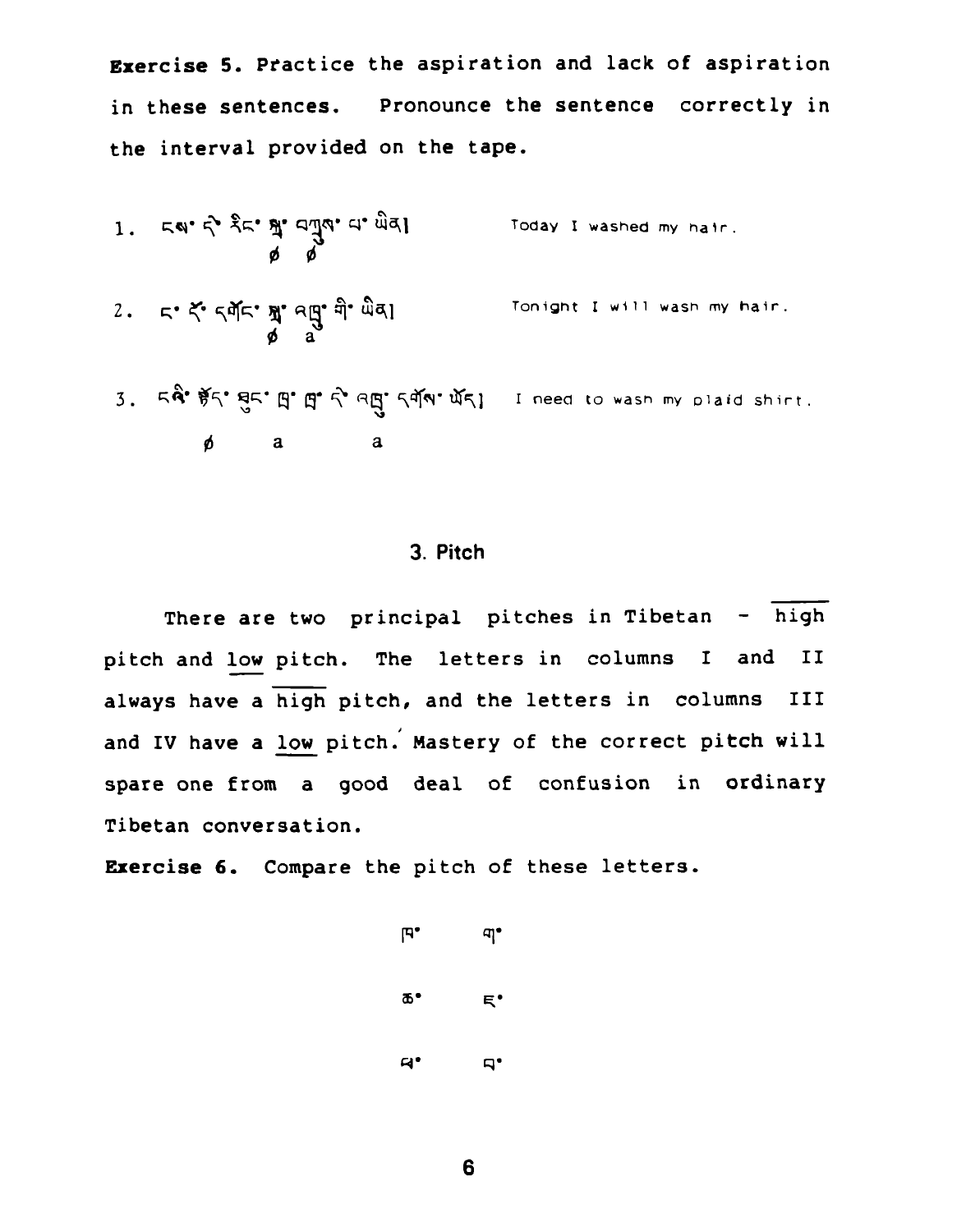| ႕• | ۹. |
|----|----|
| ন' | ョ• |
| d. | 5. |

**Exercise 7.** Practice the correct pitch in these **sentences.** 

**Where Is the telephone?**  2. শ নত্ত্ৰান <sup>এ</sup> ন**্ব**ণ **He feels cold.**  3. मिं ह बनुष पै १९९ **He is bringing tea.**  4. 5° 20° gqq 20° 59 gqq 49  **he water was frozen.**   $5.$   $\overline{A}$   $\cdot$   $\overline{A}$ <sub>3</sub> $\cdot$   $\overline{A}$ <sub>3</sub> $\cdot$   $\overline{A}$ <sub>3</sub> $\cdot$   $\overline{A}$   $\cdot$   $\overline{A}$ **He Is meditating.**   $6.$   $5.$   $\frac{1}{4}$   $\frac{1}{4}$   $\frac{1}{4}$   $\frac{1}{4}$   $\frac{1}{4}$   $\frac{1}{4}$   $\frac{1}{4}$   $\frac{1}{4}$   $\frac{1}{4}$   $\frac{1}{4}$   $\frac{1}{4}$   $\frac{1}{4}$   $\frac{1}{4}$ **I am hungry. He will be thirsty.**  8. क्टि. सर्वे. मेट. ज. बोटर, उरी **There Is Snow on the house.**   $9.$   $\pi$   $\alpha$   $\alpha$   $\gamma$   $\chi$  $\eta$  $\gamma$   $\eta$  $\alpha$   $\gamma$  } **Please ask hIm/her. (Please tell**  10. 20. में वहें वसु स्वर बार ! **Please copy this letter.**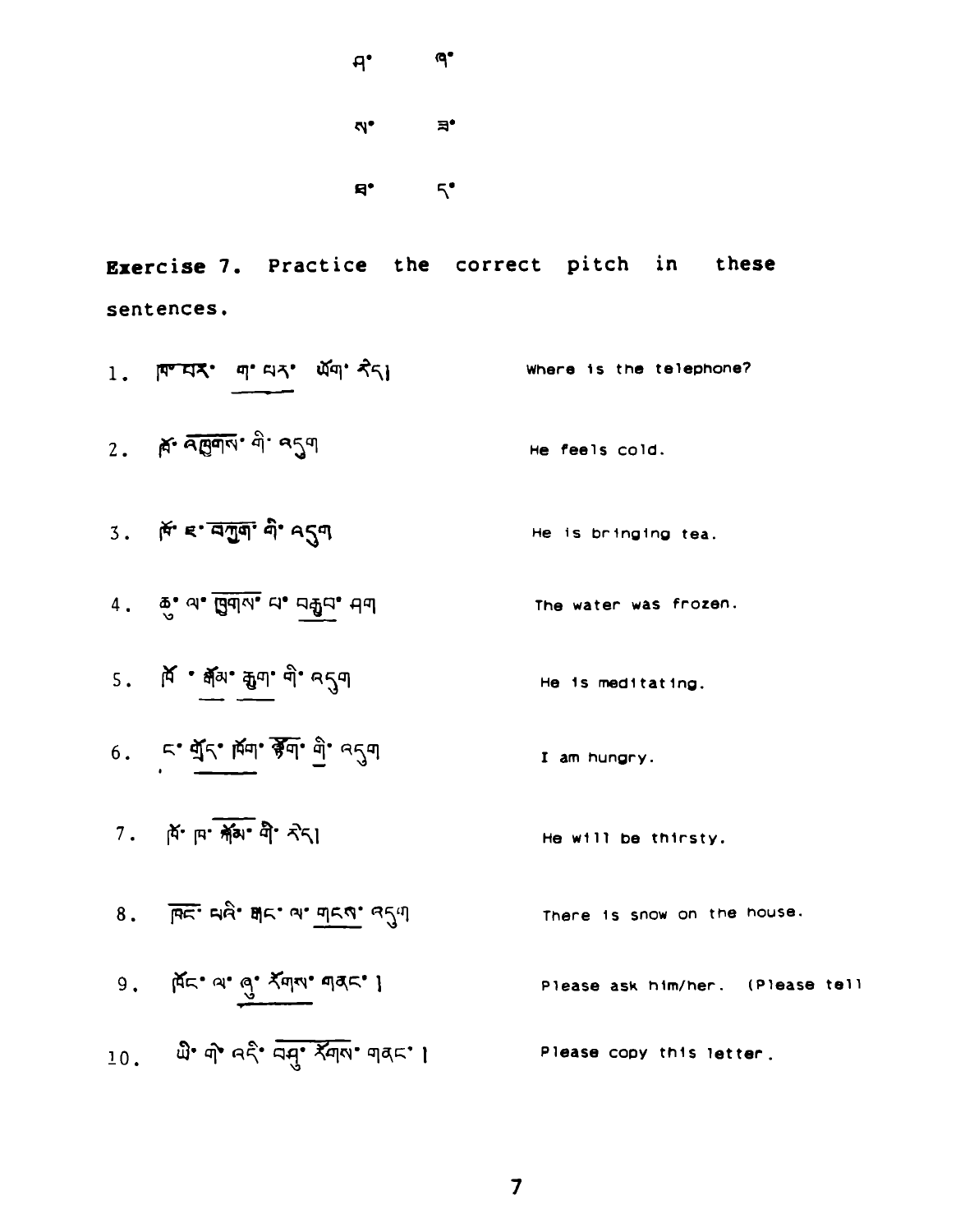| 11. $\vec{a}^T \text{ a}^T \text{ a}^T \text{ a}^T \text{ a}^T \text{ a}^T \text{ a}^T \text{ a}^T \text{ a}^T \text{ a}^T \text{ a}^T \text{ a}^T \text{ a}^T \text{ a}^T \text{ a}^T \text{ a}^T \text{ a}^T \text{ a}^T \text{ a}^T \text{ a}^T \text{ a}^T \text{ a}^T \text{ a}^T \text{ a}^T \text{ a}^T \text{ a}^T \text{ a}^T \text{ a}^T \text{ a}^T \text{ a}^T \text{ a}^T \text{ a}^T \text{ a}^T \text{ a}^T \text{ a}^T \text{ a}^T \text{ a}^T \text{ a}^T \text{ a}^T \text{ a}^T \text{ a}^T \text{ a}^T \text{ a}^T \text{ a}^T \text{ a}^T \text{ a}^T \text{ a}^T \text{ a}^T \text{ a}^T \text{ a}^T \text{ a}^T \text{ a}^T \text{ a}^T \text{ a}^T \text{ a}^T \text{ a}^T \text{ a}^T \text{ a}^T \text{ a}^T \text{ a}^T \text{ a}^T \text{ a}^T \text{ a}^T \text{ a}^T \text{ a}^T \text{ a}^T \text{ a}^T \text{ a}^T \text{ a}^T \text{ a}^T \text{ a}^T \text{ a}^T \text{ a}^T \text{ a}^T \text{ a}^T \text{ a}^T \text{ a}^T \text{ a}^T \text{ a}^T \text{ a}^T \text{ a}^T \text{ a}^T \text{ a}^T \text{ a}^T \text{ a}^T \text{ a}^T \text{ a}^T \text{ a}^T \text{ a}^T \text{ a}^T \text{ a}^T \text{ a}^T \text{ a}^T \text{ a}^T \text{ a}^T \text{ a}^T \text{ a}^T \text{ a}^T \text{ a}^T \text{ a}^T \text{ a}^T \text{ a}^T \text{ a}^T \text{ a}^T \text{ a}^T \text{ a}^T \text{ a}^T$ |
|-----------------------------------------------------------------------------------------------------------------------------------------------------------------------------------------------------------------------------------------------------------------------------------------------------------------------------------------------------------------------------------------------------------------------------------------------------------------------------------------------------------------------------------------------------------------------------------------------------------------------------------------------------------------------------------------------------------------------------------------------------------------------------------------------------------------------------------------------------------------------------------------------------------------------------------------------------------------------------------------------------------------------------------------------------------------------------------------------------------------------------------------------------------------------------------------------------------------------------------------------------------------------------------------------------------------------------------------|
|-----------------------------------------------------------------------------------------------------------------------------------------------------------------------------------------------------------------------------------------------------------------------------------------------------------------------------------------------------------------------------------------------------------------------------------------------------------------------------------------------------------------------------------------------------------------------------------------------------------------------------------------------------------------------------------------------------------------------------------------------------------------------------------------------------------------------------------------------------------------------------------------------------------------------------------------------------------------------------------------------------------------------------------------------------------------------------------------------------------------------------------------------------------------------------------------------------------------------------------------------------------------------------------------------------------------------------------------|

**\*KhamDa dialect** 

Note: The pitch of any two-syllable word is determined by the first syllable. If the first syllable is in high pitch, the low pitch of the second syllable naturally becomes high. For example:  $\overline{dc} \cdot \overline{a}$  **a**  $\overline{q5} \cdot \overline{a}$  **a**  $\overline{q} \cdot \overline{\hat{q}}$ 

$$
\underline{diag} \cdot \underline{x} \underline{d} \underline{a}, \underline{a} \underline{d} \underline{c} \}
$$

If a first syllable is in low pitch, the high pitch of the second syllable naturally becomes low. For example: 5q<sup>. Aq.</sup>  $\frac{1}{2}$   $\frac{1}{2}$   $\frac{1}{2}$   $\frac{1}{2}$   $\frac{1}{2}$   $\frac{1}{2}$   $\frac{1}{2}$   $\frac{1}{2}$   $\frac{1}{2}$   $\frac{1}{2}$   $\frac{1}{2}$   $\frac{1}{2}$   $\frac{1}{2}$   $\frac{1}{2}$   $\frac{1}{2}$   $\frac{1}{2}$   $\frac{1}{2}$   $\frac{1}{2}$   $\frac{1}{2}$   $\frac{1}{2}$   $\frac{1}{2}$   $\frac{1}{2}$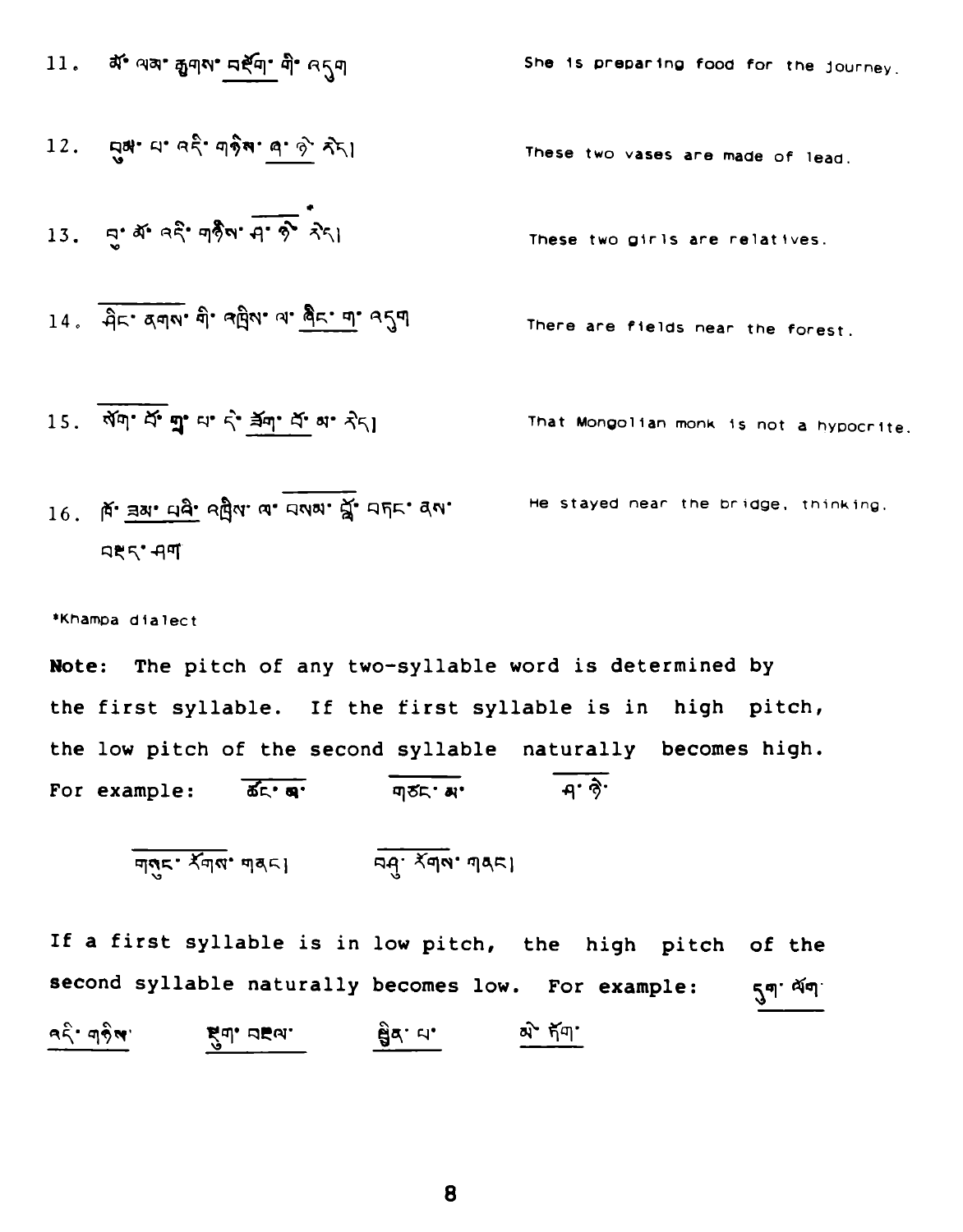#### **4. Columns Three And Four**

While words having column one and column two letters **as** their basis retain a high pitch regardless of what pre-scripted or super-scripted letter are joined to them, words having column four letters as their basis will have their usually low pitch changed to a high pitch when prefixed or superjoined with another character. Also, while words with a base letter from column one will always lack aspiration and words with a base letter from column two will always be aspirated, words with their base letter from column *three* will lose their usual aspiration when prefixed or superjoined characters are added to them. Column three consonants presents great difficulties for students of Tibetan. In brief, you should remember these rules:

When column three consonants have a prefix-letter or superscript, the aspiration is lost.

When column four consonants have a prefix or superscript, their usual low pitch becomes high.

**a. Column Three:** 

Column three may be divided further into three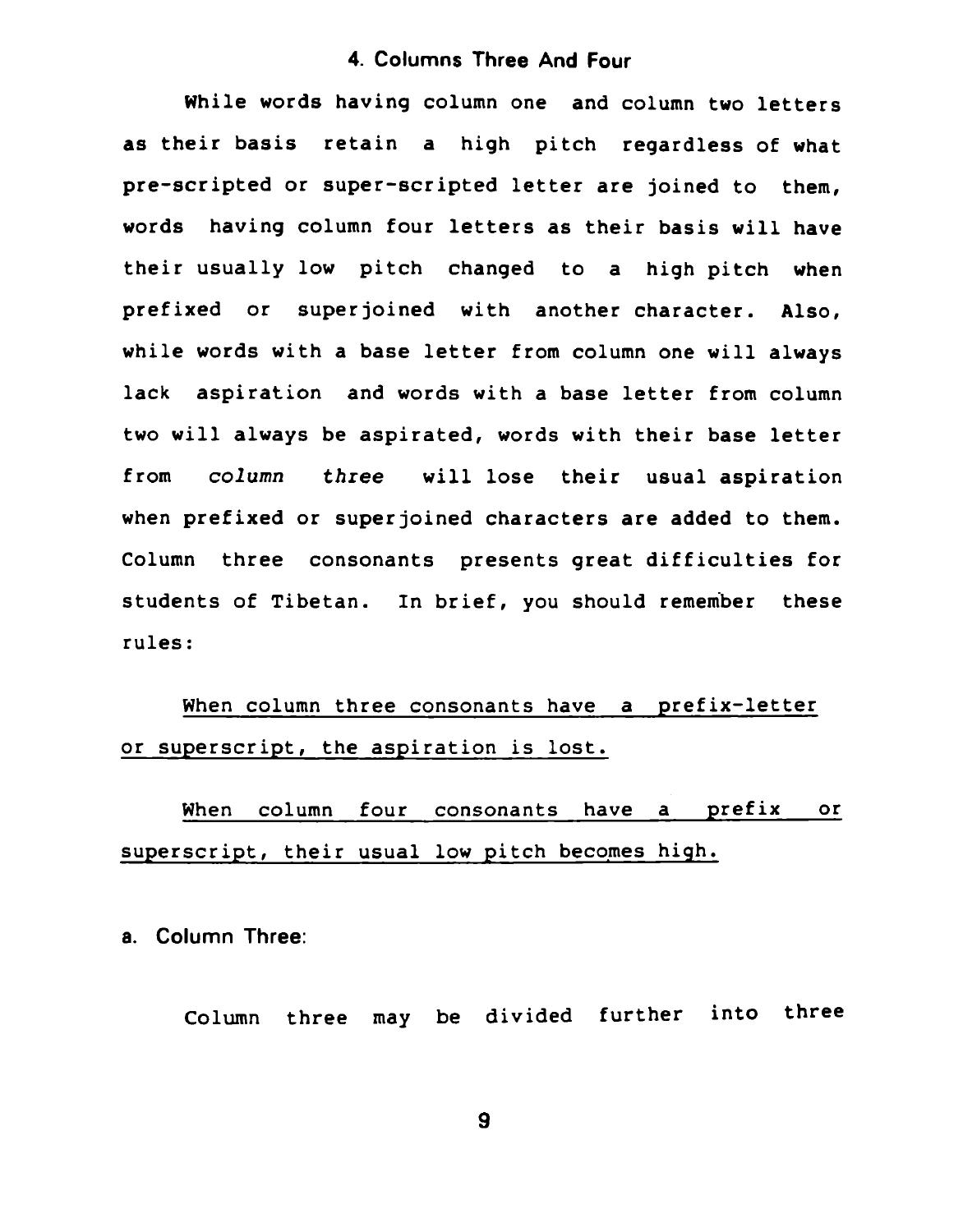columns, as follows (using q as the prototype for all column three consonants) -

| 3               |                           | 3'       |           | 3"                |  |
|-----------------|---------------------------|----------|-----------|-------------------|--|
|                 | या' forehead ६ पात । 1ke, |          | 1ove      | <b>A</b> ୩୧° some |  |
| ্রাণ<br>df hear |                           | door     | aidf head |                   |  |
|                 |                           | 좌° aging |           |                   |  |
|                 |                           | υ.       | saddle    |                   |  |

Consonants from column 3' lose their aspiration, and consonants from column 3" both lose aspiration and become nasalised. In both cases low pitch is maintained. For example, while the  $\hat{\mathbb{q}}$  in  $\hat{\mathbb{q}} \cdot \hat{\mathbb{q}}$ <sup>2</sup>'(Gesar, the oral epic) is aspirated, the **9** in **54' qJ?qrr.** is unaspirated.

Exercise 8. Pronounce the following sentences, utilizing the correct aspiration, during the interval provided on the tape. 1. **qq5. '3"** qN' **qq. g4\* After he heard the news. [he] went ha**  a 6" **a** 

- $2.$   $\pi$ <sup>a</sup>  $\frac{3}{2}$   $\pi$   $\frac{3}{2}$   $\pi$   $\pi$   $\pi$   $\pi$ ) **He closed the door.**
- 3.  $\pi_a^2$  ag od  $\pi_a^2$ **He is a fathead**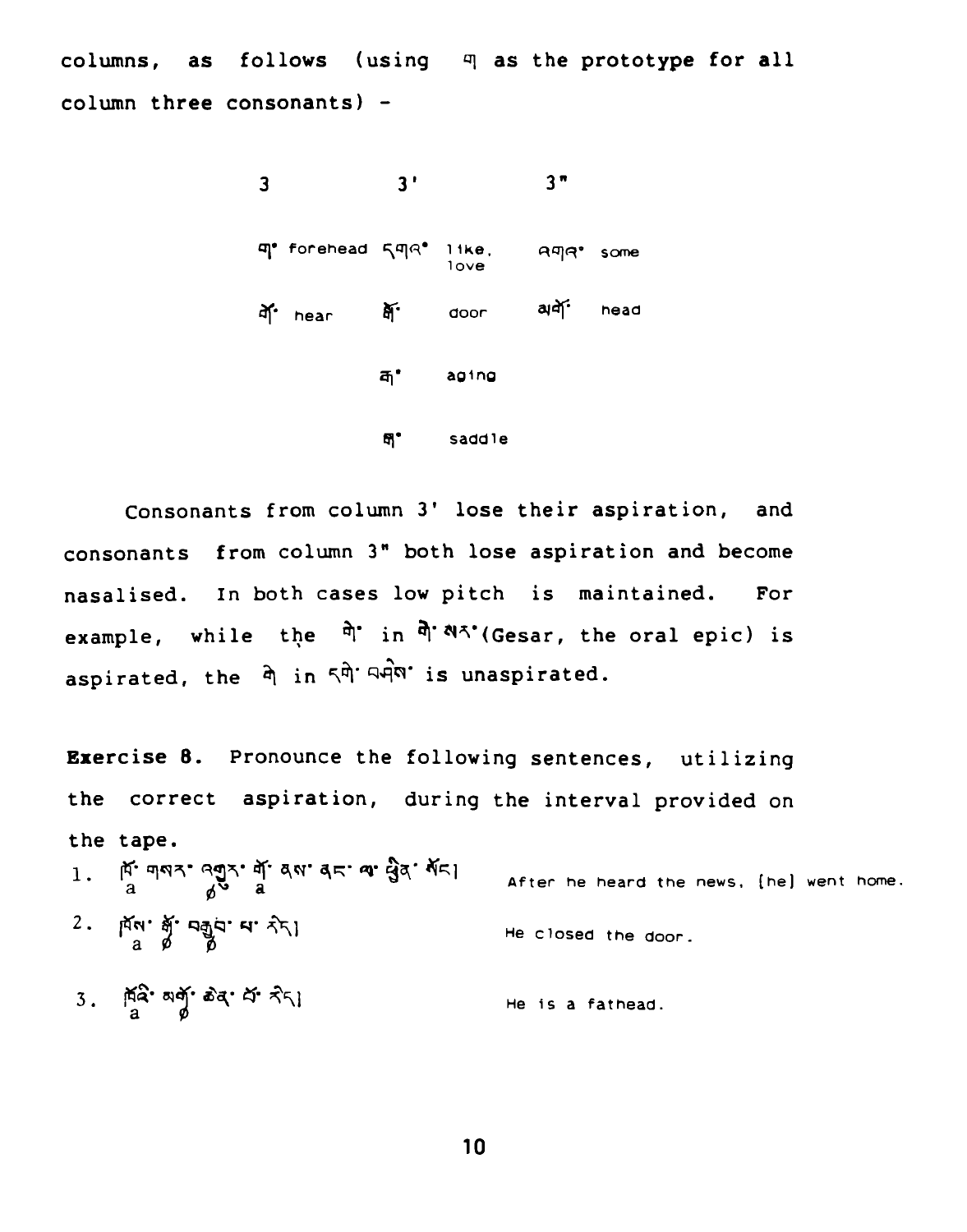**Kunga's chair 1s uhlte.** 

5. apararararatarrangan<br>da da da da **There is an egg on the boa.** 

**Consonants from column three with the subjoined character 4 may be divided phonologically into three columns** :

|              | $\overline{\mathbf{A}}$   | md          |
|--------------|---------------------------|-------------|
| $\mathbf{P}$ | <b>ส.</b> <i>เ</i> ส. อส. | ष्णे. ज्ये. |
| 5            |                           | 95.         |
| $\mathbf{B}$ | E.                        | ਼ਖ਼,        |
|              |                           |             |

**(low, asp) (low, unasp) (low, unasp, nasal)** 

**Exercise 9. Practice the following sounds.** 

**q.** q. **\q. a'?. qq\* Q q\* 5- g. 46. g- \*9'** *'33* **<sup>U</sup>**

**Exercise 10. Listen to the word that is spoken on the tape. Select from each pair of words the word which you hear on the tape.**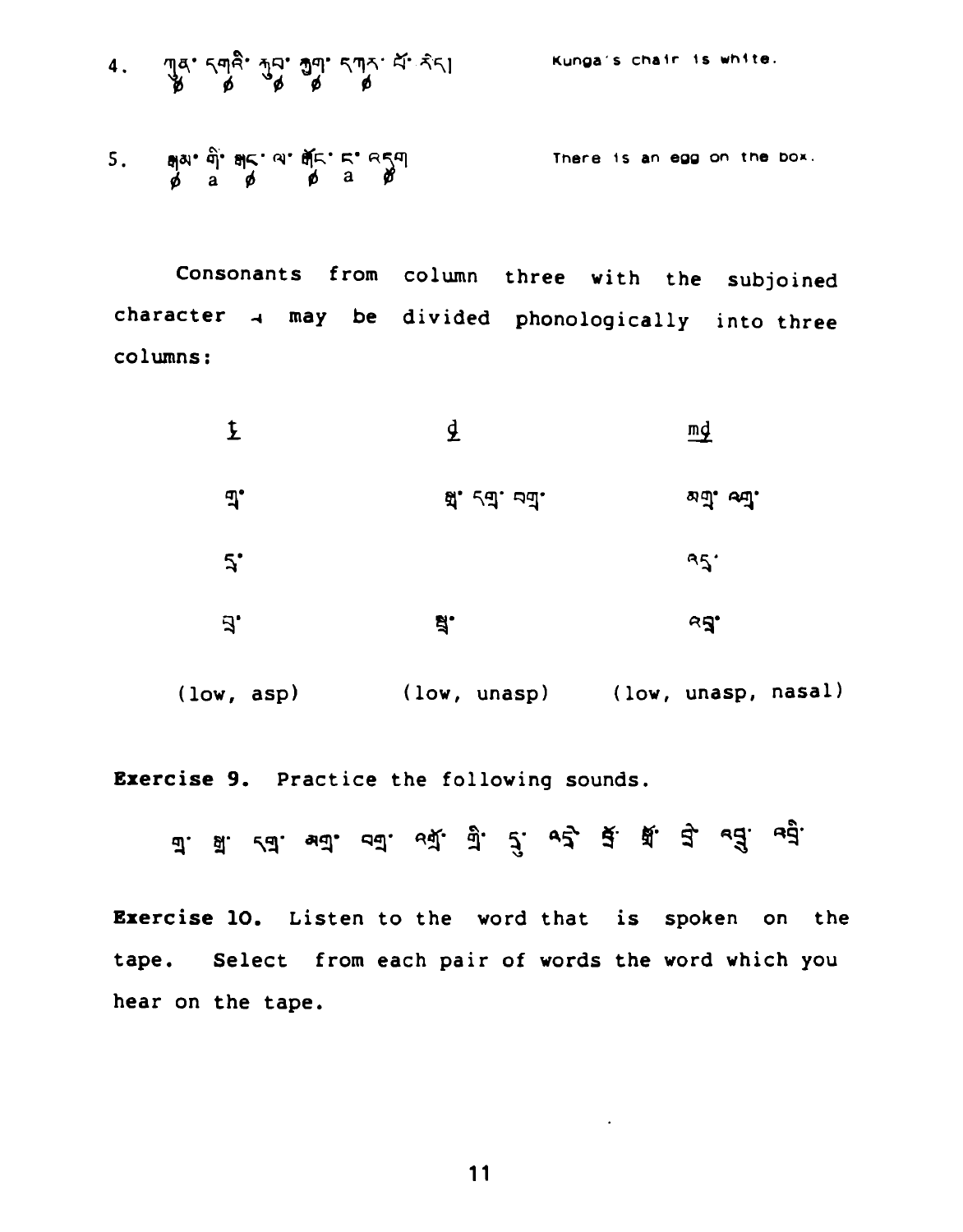| 1. | ब्र्•         | নন্মূ          | wheat $/$ go             |
|----|---------------|----------------|--------------------------|
| 2. | <u>नुः</u>    | न्द् $\vec{a}$ | boat / barley            |
| 3. | मु $\alpha$ ' | ବ୍ୟୁଙ୍         | snake / journey          |
| 4. | $5^{\circ}$   | ନ୍ଦ୍ର ।        | cut / rice               |
| 5. | କ୍ରି•         | ้ ครั้         | knife / ask              |
| 6. | ਸ਼੍ਰੋਕ•       | ৭ইন'           | wrote / to be acquainted |

#### **b. Column Four:**

**Column four letters are normally low in pitch and are unaspirated. This column may be divided into consonants with a nasal sound andconsonants which are semi-vocalized:** 

| 4'<br>nasal | 4" semivocal                                                                         |       |
|-------------|--------------------------------------------------------------------------------------|-------|
| г.          | щ.                                                                                   |       |
| გ.          | ี่ ิั้ง*                                                                             |       |
| đ.          | $\mathbf{a}$ .                                                                       |       |
| a,          | $\mathbf{a}$ .                                                                       |       |
|             |                                                                                      |       |
| ----        | $\cdot$ $\cdot$<br>$9001$ $1001$<br>$\sim$ $\sim$ $\sim$<br>$\overline{\phantom{0}}$ | ಲ್ಲಿ. |

\* **Correct answers: 1.**  $\oint_0^4$  **2.**  $\alpha \frac{d^4}{d^4}$  3.  $\frac{d^4}{d^4}$  4.  $\alpha \frac{d^4}{d^4}$  5.  $\frac{d^4}{d^4}$ **6. q\$q\***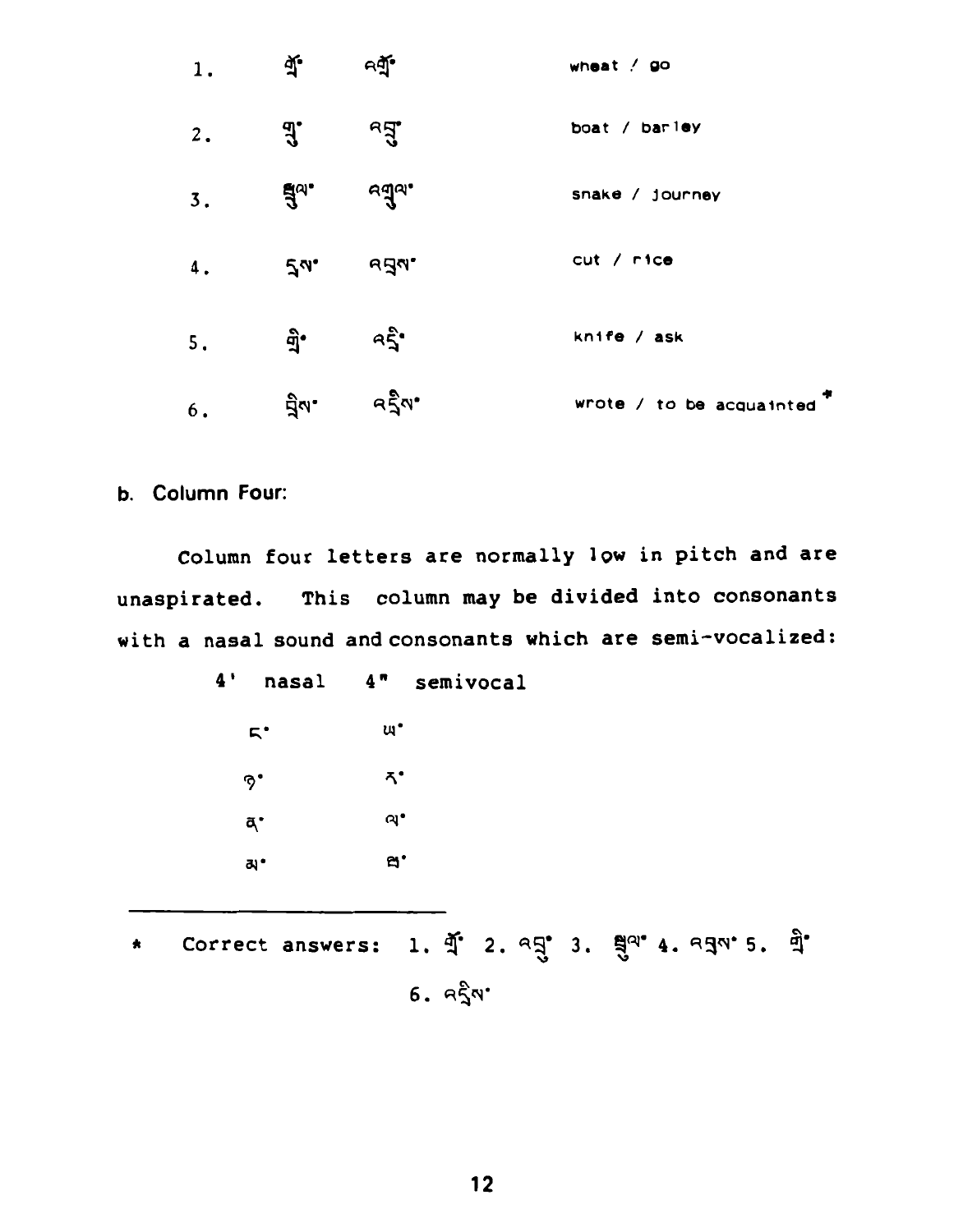**When any of these coneonante carries a prefix or a**  When any of these consonants carries a prefix or a<br>interscript, their pitch becomes high. The lack of **aspiration is maintained.** 

**Exercise 11. Practice the variation in pitch in the following sentences.** 

1. 
$$
5.7757 \times 1000
$$
  $4.415$   $4.415$   $5.415$   $5.415$   $1.415$ 

**2.** &rl9 **qqn\*w 4' %q0 9~ qm %3]** I **listen to a sweet song.**  ' ਘૅ**ર**|<br><mark>જુવ્' ઘ' ਘੈ</mark>ં

**3.** *K* **q**<sup>\$</sup> **q**<sup>\*</sup> **q**<sup>\*</sup> **q**<sup>\*</sup> **q**<sup>\*</sup> **q**<sup>\*</sup>  $\frac{1}{2}$  **a 1 feel sleepy. I am** going to bed.

4. 54' H' 9' 034' 9' wal **I am going to put the child to bed** 

5. हैद' अ' बार्किय' हैंद' बी' खैद। I **will stay two days.** 

6. EN' A UK' DATEN' and an and a computer of the model of the wouldn't

[I] **am cleaning my teeth.** 

7. ER<sup>2</sup> **N**<sup>2</sup> qp<sup>2</sup> E<sup>2</sup> a' qi<sup>2</sup> q<sup>2</sup> qi<sup>2</sup> qq<sup>2</sup> qq<sup>2</sup> qq<sup>2</sup> qq<sup>2</sup> qq<sup>2</sup> qq<sup>2</sup> qq<sup>2</sup> qq<sup>2</sup> qq<sup>2</sup> qc<sup>2</sup> a<sup>1</sup> b an cleaning my tee

9. **K<sup>-</sup> ह<sup>•</sup> से<sup>•</sup> मैं<sup>•</sup> ਘੈ<sub>9</sub> <b>A**<sup>1</sup> ਘੈ4) I will buy five drums.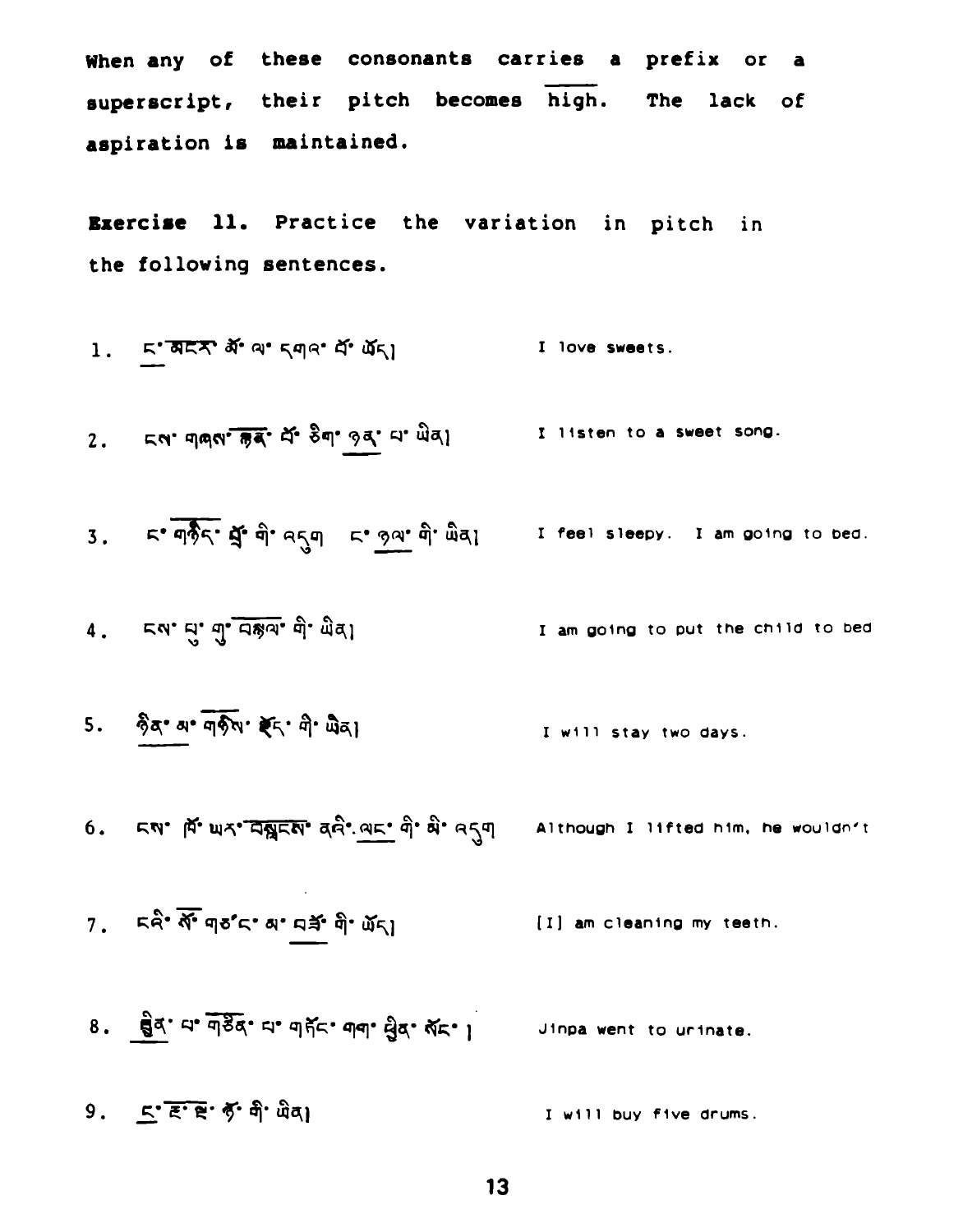**Exercise 12. The Tibetan words which may be collected around the utterance "che" produce confusion for many students. Here are some words and sentences comparing various "che" sounds** - **aspirated, unaspirated, high and low pitch. The taped utterances proceed line by line, with the word from the first column followed by its counterpart on the same line from the second column.** 

je 
$$
\vec{\epsilon}
$$
 *lord*  $\vec{\Omega}$  *open (intransitive)*

\nje  $\vec{\epsilon}$   $\vec{\epsilon}$  *ifier; trace*  $\vec{\Omega}$  *close*  $\vec{\Omega}$  *are is home an one is home one is home one is home one is home one is home one is home one is home one is home one one one one one one one one one one one one one one one one one one one one one one one one one one one one one one one one one one one one one one one one one one one one one one one one one one one one one one one one one one one one one one one one one one one one one one one one one one* <

**Exercise 13. Pronounce these sentences in the interval provided on the tape.** 

1. द्वैष' २' चुैन्' नै' ਘੈਕ।<br>ø **(11 will do It afterwords.** 

**1f It Is Interchangeable..**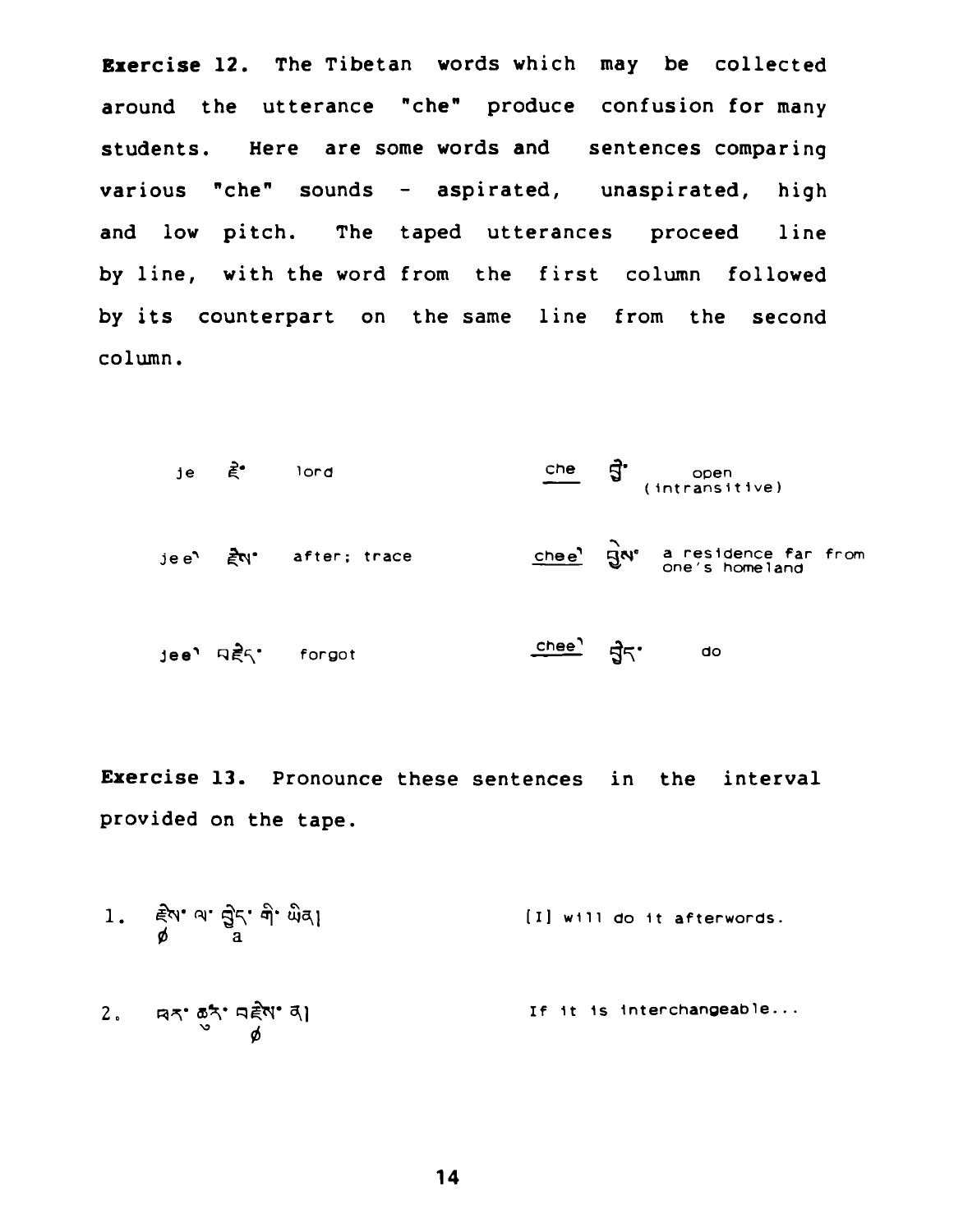#### 5. Spelling Drills:

One can hear spellings accurately only when one's ear gained some ability to recognize aspiration and pitch. has Occasionally, students of Tibetan ask Tibetan speakers to spell the words they are using; however, Western students frequently find it difficult to follow Tibetan speakers when they spell words. Success at this requires much practice, and the drills in this section provide a healthy start.

**Exercise 14** (slow). Write the correct spelling of these words. Do not look at the words until you have tried to spell all of them.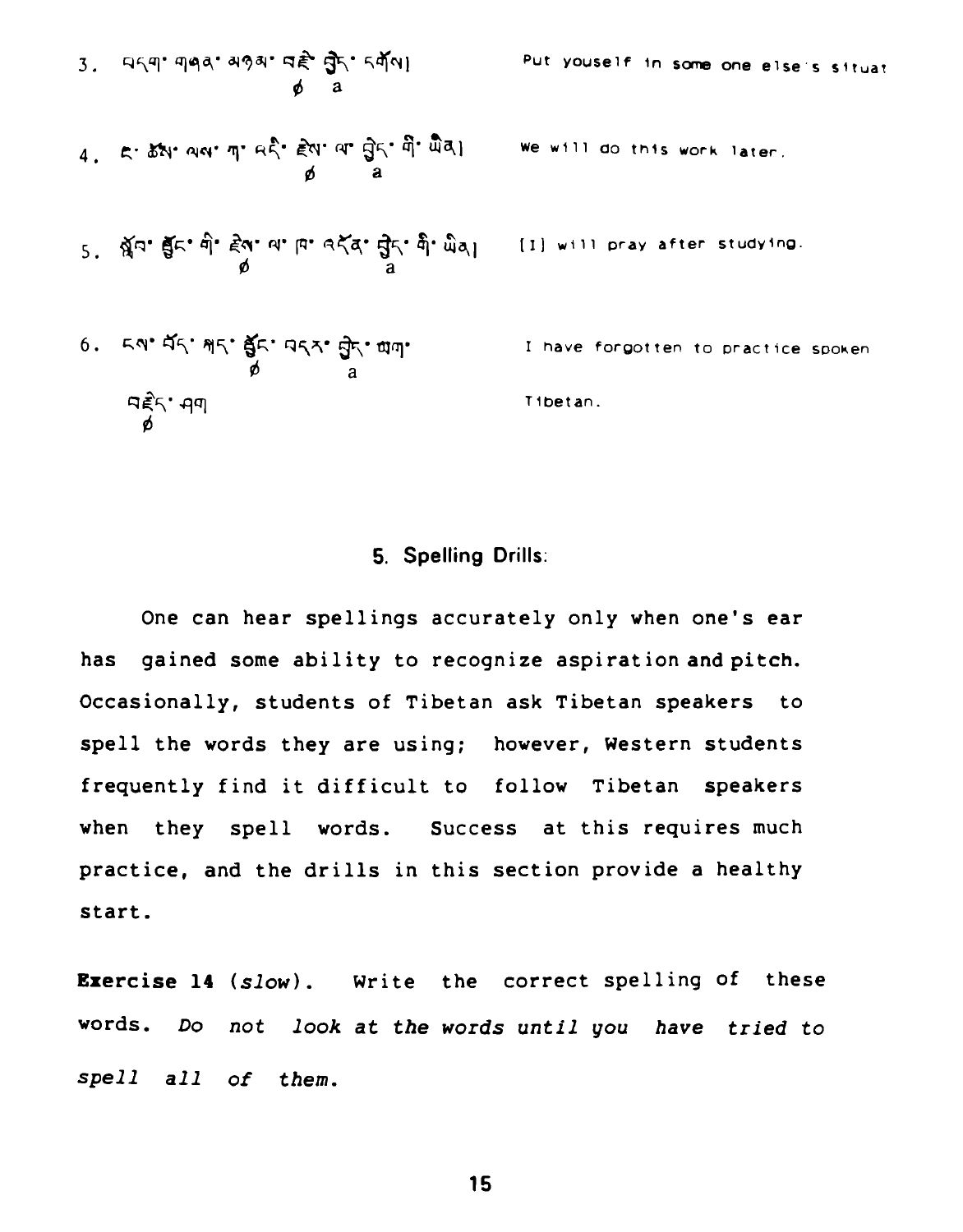|    | 1. $\frac{1}{2}a^2$                   | snake           | 13. पहेर मण                              | forgot            |
|----|---------------------------------------|-----------------|------------------------------------------|-------------------|
|    | 2. $5^{q}$                            | S <sub>ix</sub> | $14.$ q' $959'$                          | how               |
|    | 3. <sub>प</sub> ट्टी <sub>पा</sub> ष' | see (hon.)      | 15. $\hat{\theta}$ $\Delta \xi$ recently |                   |
|    | $4.$ $\nabla \tilde{A}^{\alpha}$      | to bott         | $16.$ $M5. a.$                           | talk              |
|    | 5. ਗੁ⊂∙ ਕੋਂ•                          | cold            | 17. AF. 595.                             | tomorrow<br>night |
|    | $6.$ $\nabla \geqslant N$             | made            | 18. 959'595'                             | exam              |
| 7. | श्रुष्ट.                              | story           | 19. વ <sub>ર્</sub> ષ' વુ'               | result, fruit     |
|    | 8. ஜெ-்                               | heart           | 20. and r F-                             | guesthouse        |
|    | 9.75                                  | completely      | 21. 947 F                                | post office       |
|    | ເ໐ <b>. <sub>ື</sub>ຕ</b> "           | asked (hon.)    | 22. ଘୁଟ <b>ଏ'</b> ୩' ସକୁସ'               | to count          |
|    |                                       |                 | $23.$ ण <sup>5</sup> ण' ग़ुर'            | unified           |
|    | ll. คฎู่เจ°                           | stretched       | 24. मी एक                                | window            |
|    | ।2 <b>. নশ্মু</b> লম'                 | read (past)     |                                          |                   |

**3xercise 15 (medium).** 

| ਸਨ੍ਹੇ ਸਾ ਕਨ੍ਹੱ ਗੁਸਾ ਗ੍ਹਾਂ <sub>ਲੋਗਾ</sub> ਸ਼ਾਮ। | Although you desire happiness,<br>because of ignorance        |
|-------------------------------------------------|---------------------------------------------------------------|
| रदा वो वदो वा द्युः श्ररा व&यल ।                | you destroy your happiness like<br>an enemy.                  |
| हूंग' पह्ना वर्दर वर्दर योजय गर गुर ।           | You have the mind to cast off<br>suffering.                   |
| ह्या पद्य हैर य अर्दर पर बेता                   | but there is extraordinary<br>attachment to suffering itself. |

**Exercise 16 (fast). The "Eight Verses Mental Traininq" is spelled. Please spell out each verse as it is dictated without refering to the text.**  $\sim$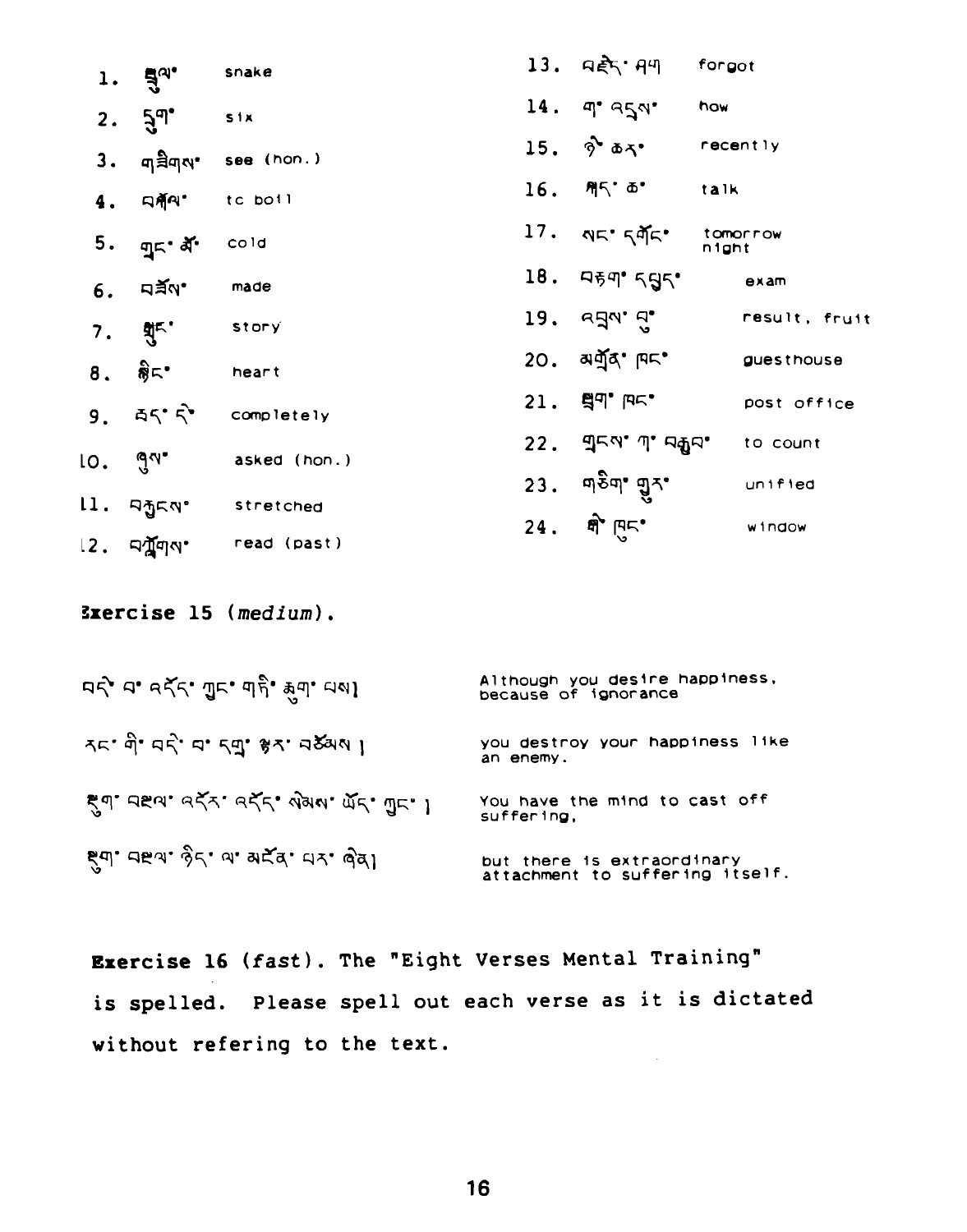$$
\frac{2}{3}x^{1} + 5x^{1} - 5x^{1} + 5x^{2} + 6x^{3} + 6x^{4} + 6x^{5} + 6x^{4} + 6x^{5} + 6x^{6} + 6x^{7} + 6x^{8} + 6x^{9} + 6x^{1} + 6x^{1} + 6x^{1} + 6x^{1} + 6x^{1} + 6x^{1} + 6x^{1} + 6x^{1} + 6x^{1} + 6x^{1} + 6x^{1} + 6x^{1} + 6x^{1} + 6x^{1} + 6x^{1} + 6x^{1} + 6x^{1} + 6x^{1} + 6x^{1} + 6x^{1} + 6x^{1} + 6x^{1} + 6x^{1} + 6x^{1} + 6x^{1} + 6x^{1} + 6x^{1} + 6x^{1} + 6x^{1} + 6x^{1} + 6x^{1} + 6x^{1} + 6x^{1} + 6x^{1} + 6x^{1} + 6x^{1} + 6x^{1} + 6x^{1} + 6x^{1} + 6x^{1} + 6x^{1} + 6x^{1} + 6x^{1} + 6x^{1} + 6x^{1} + 6x^{1} + 6x^{1} + 6x^{1} + 6x^{1} + 6x^{1} + 6x^{1} + 6x^{1} + 6x^{1} + 6x^{1} + 6x^{1} + 6x^{1} + 6x^{1} + 6x^{1} + 6x^{1} + 6x^{1} + 6x^{1} + 6x^{1} + 6x^{1} + 6x^{1} + 6x^{1} + 6x^{1} + 6x^{1} + 6x^{1} + 6x^{1} + 6x^{1} + 6x^{1} + 6x^{1} + 6x^{1} + 6x^{1} + 6x^{1} + 6x^{1} + 6x^{1} + 6x^{1} + 6x^{1} + 6x^{1} + 6x^{1} + 6x^{1} + 6x^{1} + 6x^{1} + 6x^{1} + 6x^{1} + 6x^{1} + 6x^{1} + 6x^{1} + 6x^{1} + 6x^{1} + 6x^{1} + 6x^{1} + 6x^{1} + 6x^{1}
$$

 $\bullet$ 

 $\sim$ 

து. ஜீட். ஜாச். சிட். சி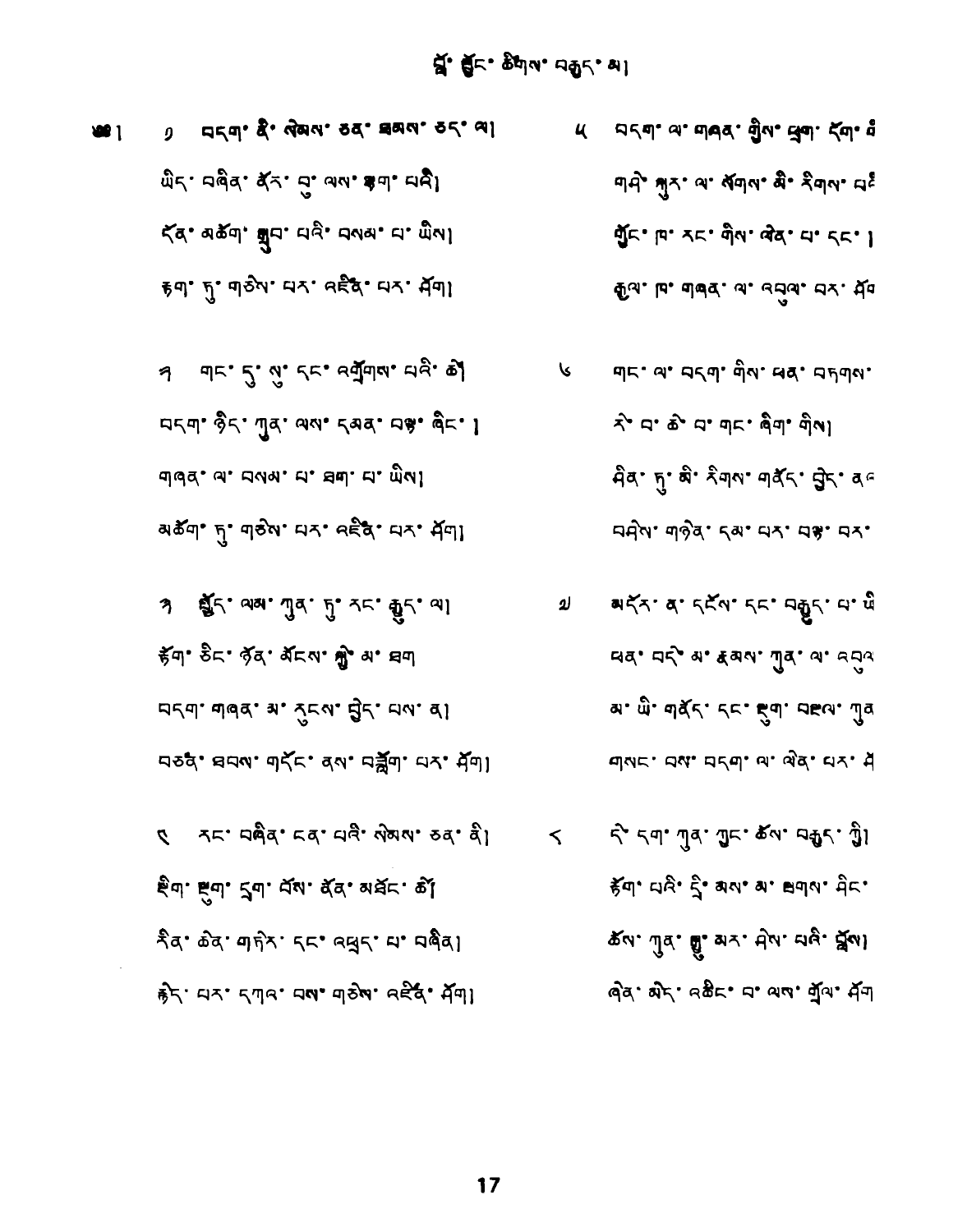### The Eight Verse Mental Training composed by Langri Thanpa Dorje Senge

With a mind intent on the highest goal, More precious than the wish-fulfilling gem May I cherish all sentient beings.

Wherever and with whomever I might be When in the company of others May I regard myself lower than anyone else. Regarding all other beings as supreme.

Examining the scheme of mind in all activities Whenever destructive thoughts arise. May I put them down by forceful means. For they bring harm to me and others as well.

Whenever I see a miserable being One beset by the fear and pain of suffering May I regard him as a precious jewel.

May I endure the unjust suffering imposed by others Such as the scorn and abuse of envy And may I offer them all my gains.

Those in whom I placed great hope of being aided Who should treat me unjustly or even with harm May I regard as great sprirtual teachers.

In short, both directly and indirectly through others May I offer aid and happiness to all mother-like beings And may I silently endure all their pain and suffering.

May all these practices not be tainted By impure thoughts of worldly temptations Through a mind which sees these temptations as useless May I escape the realm of suffering.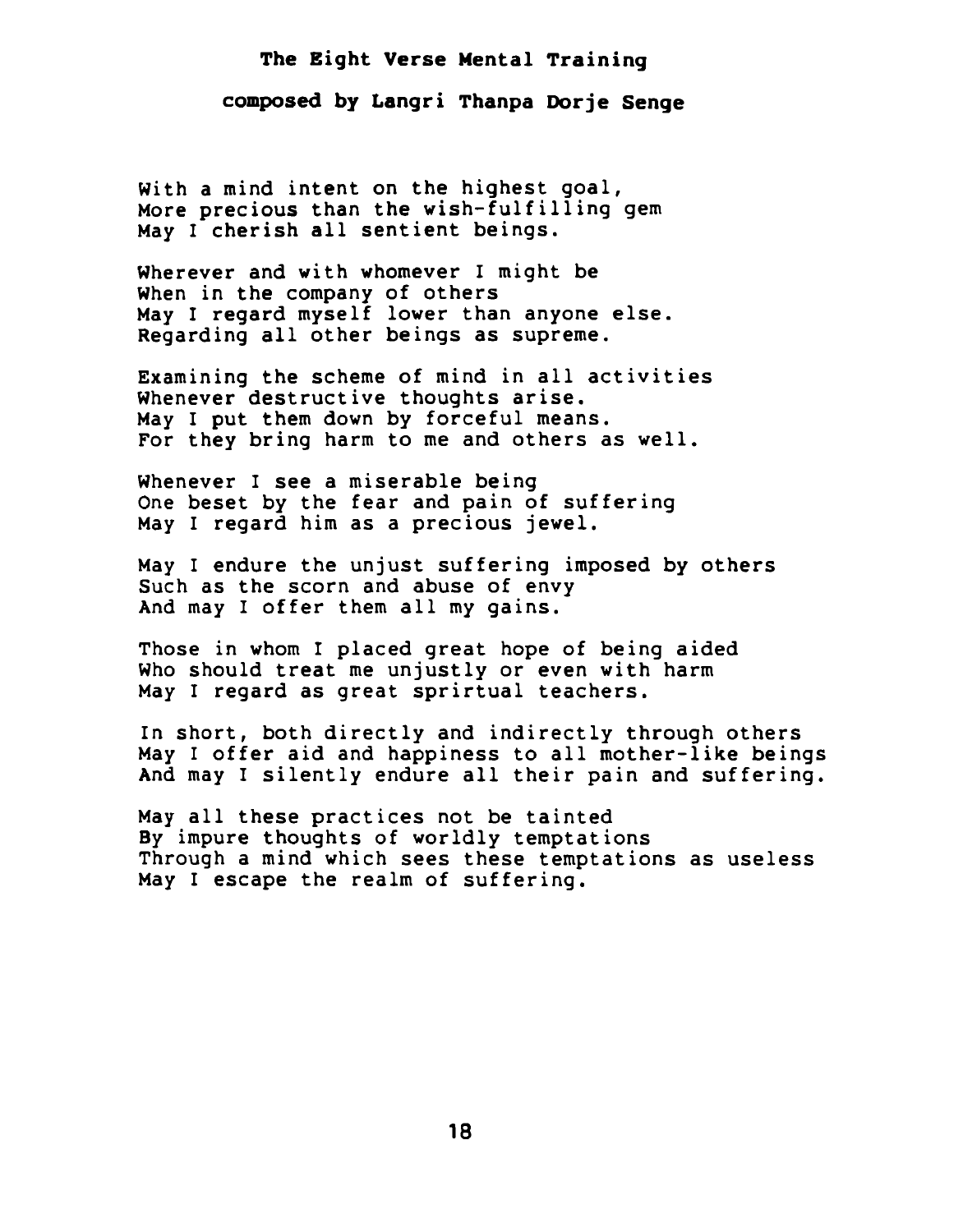**Many Western students of Tibetan are unnecessarily sluggish when it comes to developing a facility for counting in Tibetan. It is only a matter of mental exercise. Two exercises in Tibetan numeracy are included here.** 

**Exercise 17. Perform the following additions in Tibetan. Pronounce the correct answer during the interval provid on the tape. Try not to refer to the text.** 

| $(1) 6 + 2 = 8$                              | $(11)$ $128 + 41 = 169$                     |
|----------------------------------------------|---------------------------------------------|
| (2) $7 + 4 = 11$ (12) $241 + 78 = 319$       |                                             |
| $(3)$ 14 + 21 = 35                           | $(13)$ 506 + 123 = 763                      |
| (4) $11 + 30 = 41$ (14) $451 + 312 = 763$    |                                             |
| $(5)$ 6 + 49 = 54 (15) 637 + 423 = 1100      |                                             |
| $(6)$ 32 + 29 = 61 (16) 892 + 144 = 1006     |                                             |
| $(7)$ 18 + 24 = 42 (17) 1240 + 68 = 1308     |                                             |
| $(8)$ 67 + 29 = 96 (18) 1765 + 221 = 1986    |                                             |
|                                              | $(9)$ 86 + 19 = 105 (19) 2056 + 1211 = 3267 |
| $(10)$ 154 + 26 = 180 (20) 1987 +2002 = 3989 |                                             |

**Exercise 18. Perform the following multiplications in Tibetan, giving the correct answer during the interval provided on the tape.**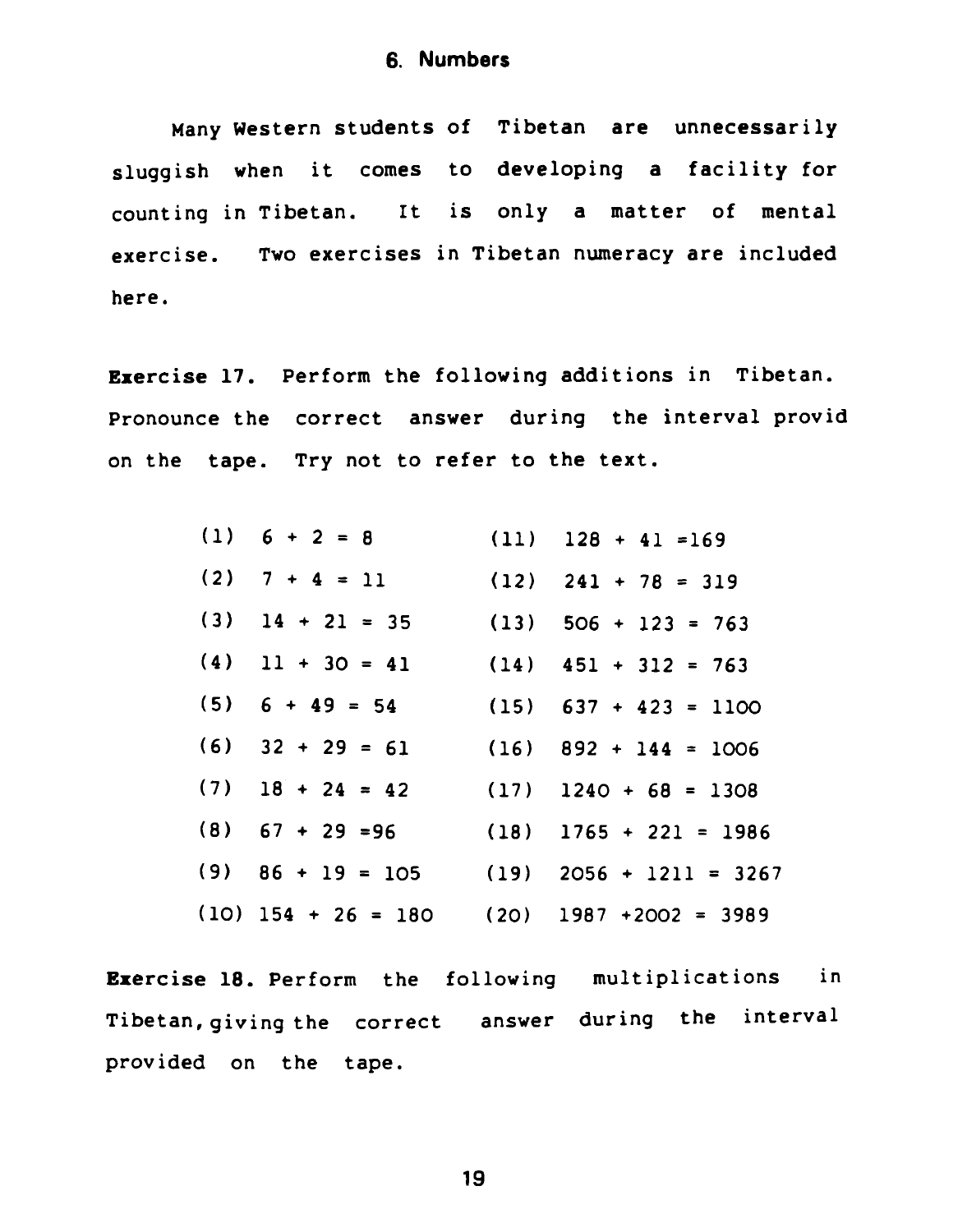| (1) | $4 \times 6 = 24$     |
|-----|-----------------------|
| (2) | $8 \times 5 = 40$     |
| (3) | $9x7 = 63$            |
| (4) | $6 \times 6 = 36$     |
| (5) | $5 \times 3 = 15$     |
| (6) | 9 x 8<br>$= 72$       |
| (7) | $12 \times 2 = 24$    |
| (8) | $15 \times 5 =$<br>75 |